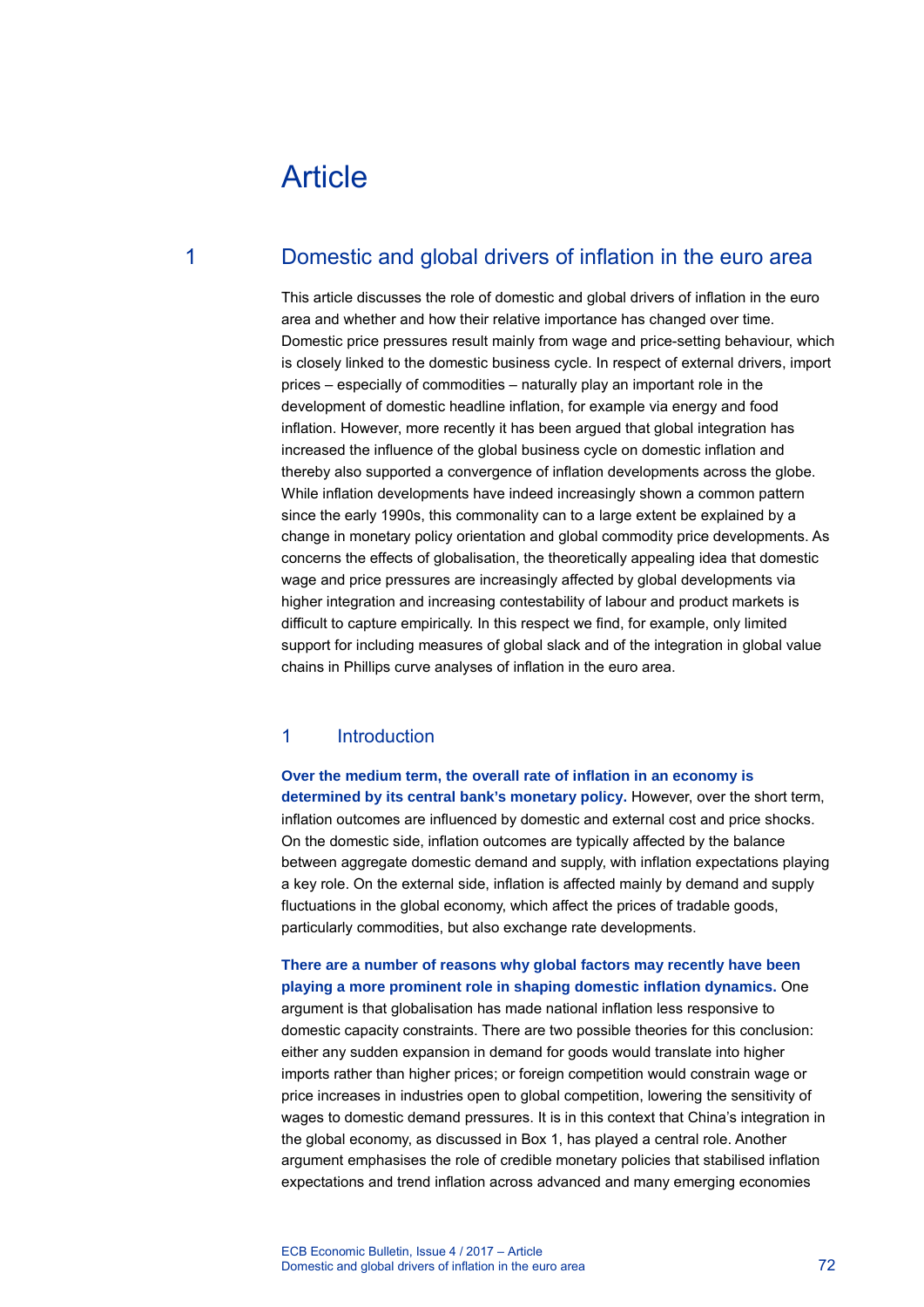and reduced the volatility of inflation developments and the level of inflation.<sup>[3](#page-1-0)9</sup> Based on the reduced volatility and the lower level of inflation, proportionally more of the variation in national inflation rates would be explained by inflation developments linked to exogenous global price shocks, such as commodity price changes.

**In the literature the concept of "global inflation" has come to the fore.** This is the notion that domestic inflation rates have converged because of the increased influence of global developments on domestic inflation. One strand of the literature on global inflation has focused on the common – or global – component in national inflation rates and what role it has played in domestic inflation developments. $40$  $40$  A second strand has emphasised the importance of global output gaps and integration in global value chains (GVCs) as a determinant of national inflation processes. $41$  $41$ 

**Against this background the article discusses the role played by domestic and external factors with regard to inflation and whether their relative importance has changed over time.** The article is structured as follows: the following section discusses the domestic and global drivers of inflation. Section 3 discusses commonalities in inflation developments across the globe. The relative importance of domestic and global factors in the development of euro area inflation after the crisis is analysed in Section 4. Section 5 discusses whether globalisation has changed the importance of global slack for the modelling of domestic inflation based on Phillips curves. The last section concludes.

### 2 Domestic and external drivers of inflation

**In the medium term, inflation expectations play a key role in the achievement of a central bank's inflation target.** Inflation expectations that are firmly anchored in line with the inflation target support the achievement of that goal by guiding wage and price-setting decisions in the economy. Deviations of inflation expectations from

See also Beechey, M.J., Johannsen, B.K. and Levin, A.T., "Are Long-Run Inflation Expectations Anchored More Firmly in the Euro Area Than in the United States?", *American Economic Journal: Macroeconomics*, Vol. 3, No 2, 2011, pp. 104-129.

<span id="page-1-1"></span><span id="page-1-0"></span><sup>&</sup>lt;sup>40</sup> Ciccarelli and Mojon note significant co-movement in inflation rates across countries and find that models which include a measure of global inflation consistently improve benchmark national inflation forecasts. They conclude that inflation should be modelled as a global rather than a national phenomenon: see Ciccarelli, M. and Mojon, B., "Global Inflation", *The Review of Economics and Statistics*, Vol. 92, No 3, August 2010, pp. 524-535.

<span id="page-1-2"></span><sup>41</sup> Borio and Filardo, for example, argue that proxies for global economic slack add considerable explanatory power to traditional benchmark inflation equations and that the role of global factors has been growing over time. In follow-up work, Auer, Borio and Filardo link directly what they call the "globalisation of inflation" to the growing integration of the global supply network. See Borio C. and Filardo, A., "Globalisation and inflation: New cross-country evidence on the global determinants of domestic inflation", *BIS Working Papers*, No 227, 2007; Auer, R., Borio, C and Filardo, A., "The globalisation of inflation: the growing importance of global value chains", *BIS Working Papers*, No 602, 2017; and also Guerrieri, L., Gust, C. and López-Salido, J.D., "International Competition and Inflation: A New Keynesian Perspective", *American Economic Journal: Macroeconomics*, Vol. 2, No 4, 2010, pp. 247-280.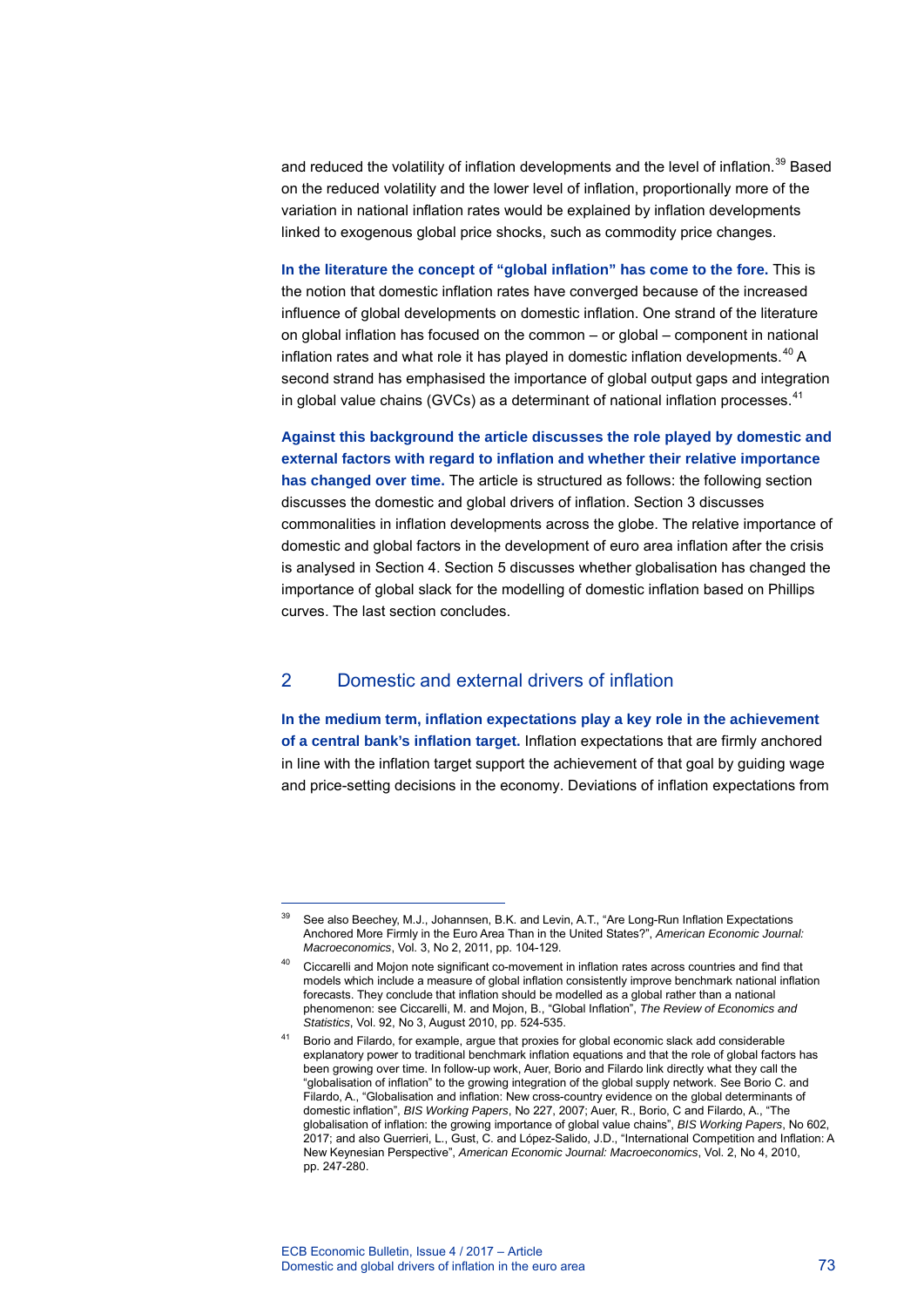the inflation target may become self-reinforcing. $42$  $42$  The anchoring of inflation expectations is hence a core task for monetary policy.

**In the short term, fluctuations in inflation are affected by both domestic and external developments.** The following part discusses the main drivers of inflation on the domestic as well as on the external side. Chart 1 gives a stylised overview of the drivers of inflation in terms of the harmonised index of consumer prices (HICP). The HICP, which is the benchmark indicator for the price stability target of the ECB, is based on a broad basket of goods and services. The main components of the consumption basket used to calculate the HICP are commonly grouped into energy, food, services and non-energy industrial goods (NEIG). HICP inflation excluding energy and food, which consists of services and NEIG inflation, is one measure of underlying inflation.

### **Chart 1**

-



Domestic and external drivers of inflation – stylised overview

Source: ECB illustration. The red arrows reflect domestic drivers of inflation, the green arrows external drivers. Blue arrows illustrate that global and domestic slack are important drivers of exchange rate developments. The dashed green lines reflect the hypotheses discussed in this article – namely that GVCs and global slack have a direct influence on euro area inflation.

**On the domestic side, price pressures are largely determined by developments in unit labour costs and profit margins.** Wages are an important input cost factor for domestic production. In services, which have a weight of two-thirds in HICP inflation excluding energy and food, wages account for the lion's share of around 50% of input costs and are also an important cost factor for NEIG, with a share of

<span id="page-2-0"></span><sup>&</sup>lt;sup>42</sup> For more details see, for example, the discussion in Ciccarelli, M. and Osbat, C., "Low inflation in the euro area: Causes and consequences", *Occasional Paper Series*, No 181, ECB, 2017; and Busetti F., Delle Monache, D., Gerali, A. and Locarno, A., "Trust, but verify. De-anchoring of inflation expectations under learning and heterogeneity", *Working Paper Series*, No 1994, ECB, 2017.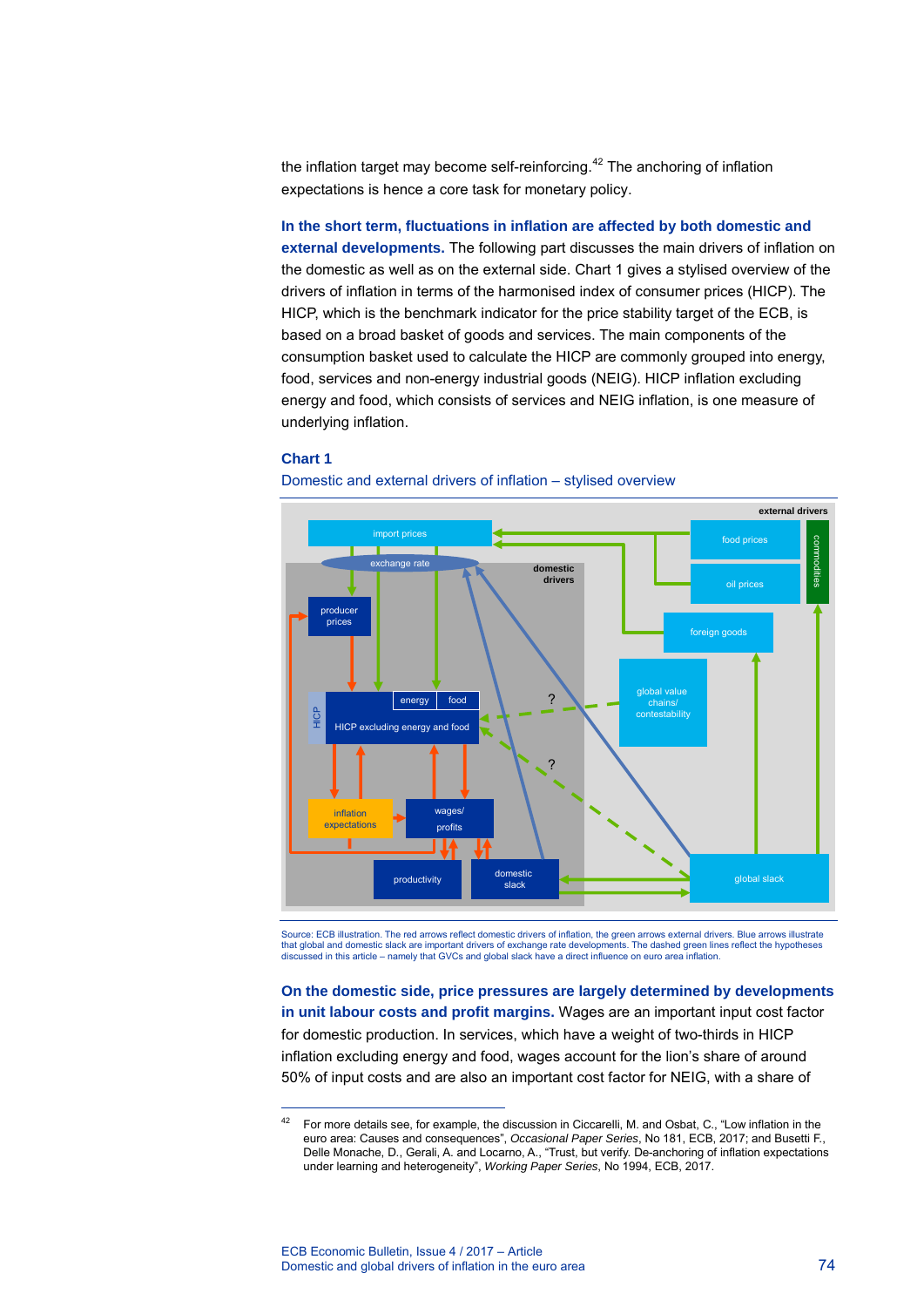around 20%. To the extent that wages increase more strongly than productivity, they push up unit labour costs and thereby increase cost pressures for firms, which may then feed through to producer prices and, ultimately, consumer prices. The strength of this pass-through depends crucially on profit margin developments, which are closely linked to the pricing power of firms. This pricing power is determined by structural factors, such as the degree of competition and barriers to entry, but varies also cyclically with the ebb and flow of demand.

### **Domestic price pressures are driven by the domestic business cycle.**

Unemployment moves with the cycle and low labour market slack tends to put upward pressure on wage growth.<sup>[4](#page-3-0)3</sup> In a similar vein excess demand in economic upturns allows firms to increase their margins, whereas sluggish demand in economic downturns is often accompanied by a reduction in margins, as firms freeze or reduce their prices (in order to maintain their sales) or do not pass on higher input costs (in order not to lose market shares).<sup>[44](#page-3-1)</sup> The development of profit margins and wages also has important feedback effects on demand via investment decisions of firms and consumption decisions of households, which in turn affect again the likelihood of increases in wages and profit margins. Domestic price pressures can be measured by, for example, the sum of unit labour costs and of unit profits, which is a measure of the costs of domestic production.<sup>[4](#page-3-2)5</sup> Chart 2 illustrates the cyclical behaviour of domestic price pressures, which have closely followed the business cycle in the euro area.

<span id="page-3-0"></span><sup>43</sup> See, for example, the box entitled "Recent wage trends in the euro area", *Economic Bulletin*, Issue 3, ECB, 2016; and the article entitled "The Phillips curve relationship in the euro area", *Monthly Bulletin*, ECB, July 2014.

<span id="page-3-1"></span><sup>44</sup> See the box entitled "Trends in profit margins of euro area non-financial corporations", *Economic Bulletin*, Issue 1, ECB, 2015.

<span id="page-3-2"></span><sup>&</sup>lt;sup>45</sup> Unit labour costs are measured as the average cost of labour per unit of output, while unit profits are defined as gross operating surplus per unit of real GDP. Gross operating surplus is defined as GDP minus compensation of employees minus indirect taxes. See the box entitled "What accounts for the recent decoupling between the euro area GDP deflator and the HICP excluding energy and food?", *Economic Bulletin*, Issue 6, ECB, 2016 for a discussion of the factors that affect the GDP deflator and the HICP.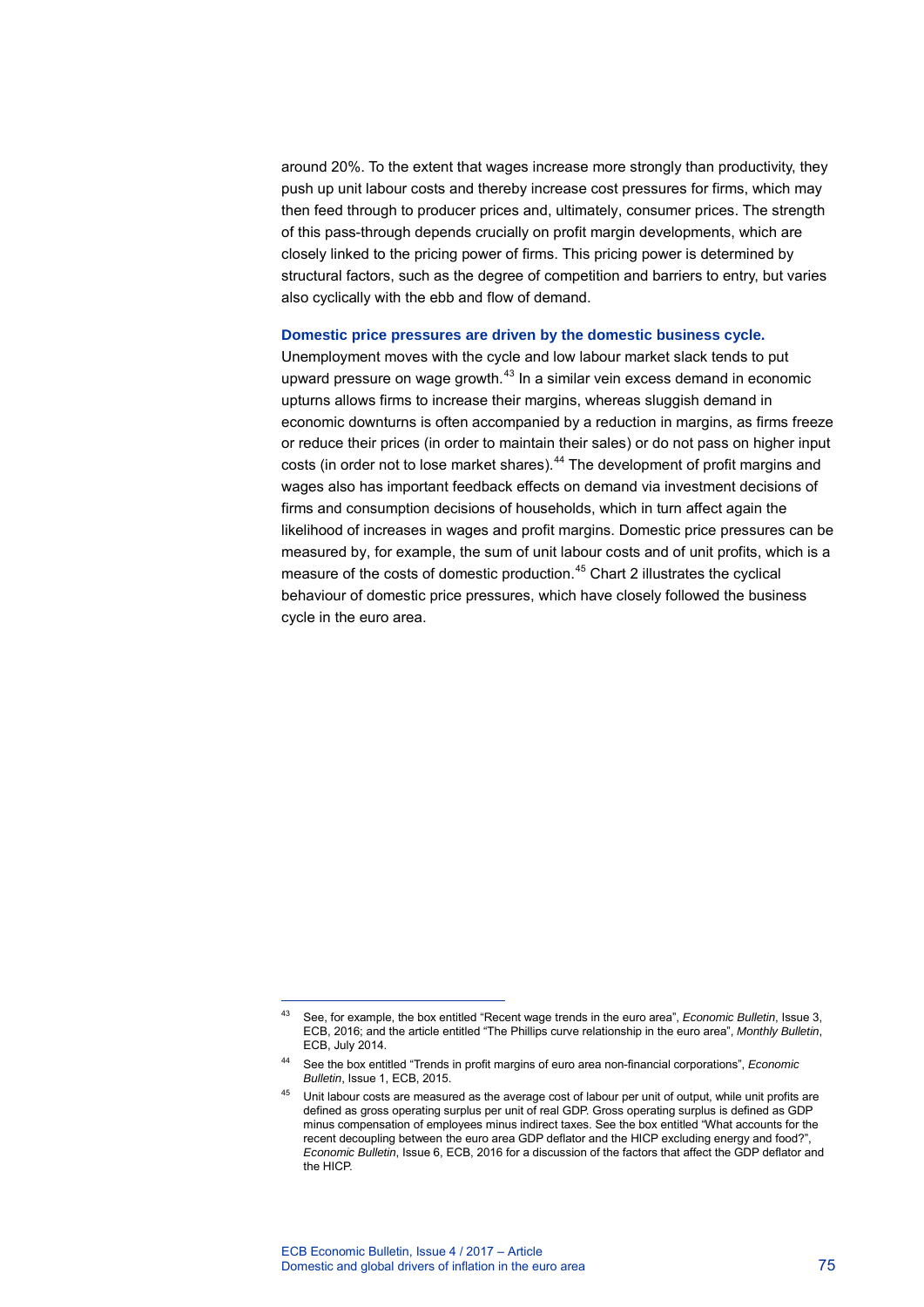



Sources: Eurostat and European Commission.

Notes: The series "sum of unit labour costs and unit profits" reflects the development of the GDP deflator, excluding the impact of unit taxes. The latest observation is for the fourth quarter of 2016.

**Turning to the external drivers of inflation, import prices for commodities as well as for intermediate and final goods have a considerable impact on domestic inflation via direct and indirect effects.**[4](#page-4-0)6 For example, oil prices feed directly on energy inflation and imported final goods feed directly on NEIG inflation. Import prices of commodities and intermediate goods also have indirect effects on producer prices via higher input costs, which then feed through the pricing chain.

**Commodity prices, as with oil and food prices, are especially important in shaping headline inflation developments.** Global factors in domestic inflationary developments are most clearly felt via the impact of oil prices on energy inflation. Energy inflation in the euro area, accounting for around 10% of the consumer goods basket used to measure the HICP, is linked fairly closely to the development of crude oil prices, which are determined on global markets (see Chart 3). Food prices in the euro area are affected by the Common Agricultural Policy and the fact that some markets can be influenced by regional factors such as regulation or health scares; however, global demand and supply forces nonetheless play an important role. Food inflation accounts for around 19% of the HICP goods basket and is somewhat volatile as it is also directly affected by weather events around the globe. As shown in Chart 4, domestic food prices tend to correlate with developments in international food price inflation with some time lag.

<span id="page-4-0"></span><sup>&</sup>lt;sup>46</sup> See for example the box entitled "The role of global factors in recent developments in euro area inflation", *Monthly Bulletin*, ECB, June 2014.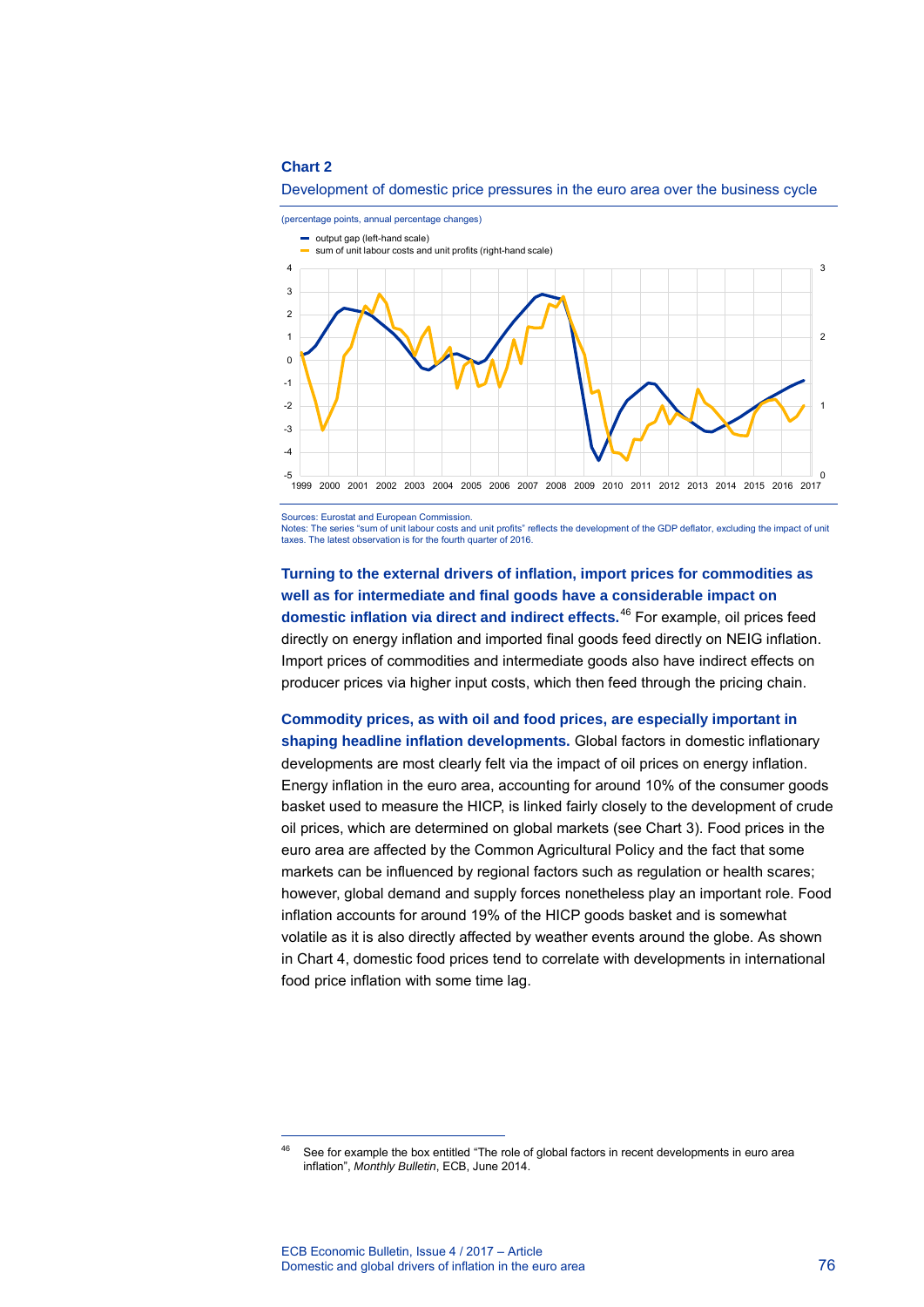



Sources: Eurostat, BIS and Bloomberg. Note: The latest observation is for May 2017.

#### **Chart 4**

-

### HICP food inflation and global food price indices



Sources: Eurostat, Hamburg Institute of International Economics (HWWI) and Bloomberg. Notes: The latest observation is for May 2017. The strong divergence of the HICP food inflation and the HWWI global food commodity price index between 2001 and 2003 was the result of strong price increases for meat, caused by the bovine spongiform encephalopathy (BSE) epidemic – commonly known as mad cow disease. In 2011 soaring crop prices, which have a relatively high<br>weight in the HWWI global food commodity price index, passed only partially through to euro area

### **Import prices also play an important role in relation to underlying inflation.**

One channel works via directly imported goods. This is especially relevant for NEIG, of which around 15% are estimated to be directly imported consumer products. Changes in commodity prices also feed through, with some lag, to underlying inflation; this occurs, for example, via the effects of higher import prices for oil on production costs. Such indirect effects $47$  $47$  are obvious in relation to some HICP

<span id="page-5-0"></span><sup>&</sup>lt;sup>47</sup> For a discussion of this topic, see the box entitled "Indirect effects of oil price developments on euro area inflation", *Monthly Bulletin*, ECB, December 2014.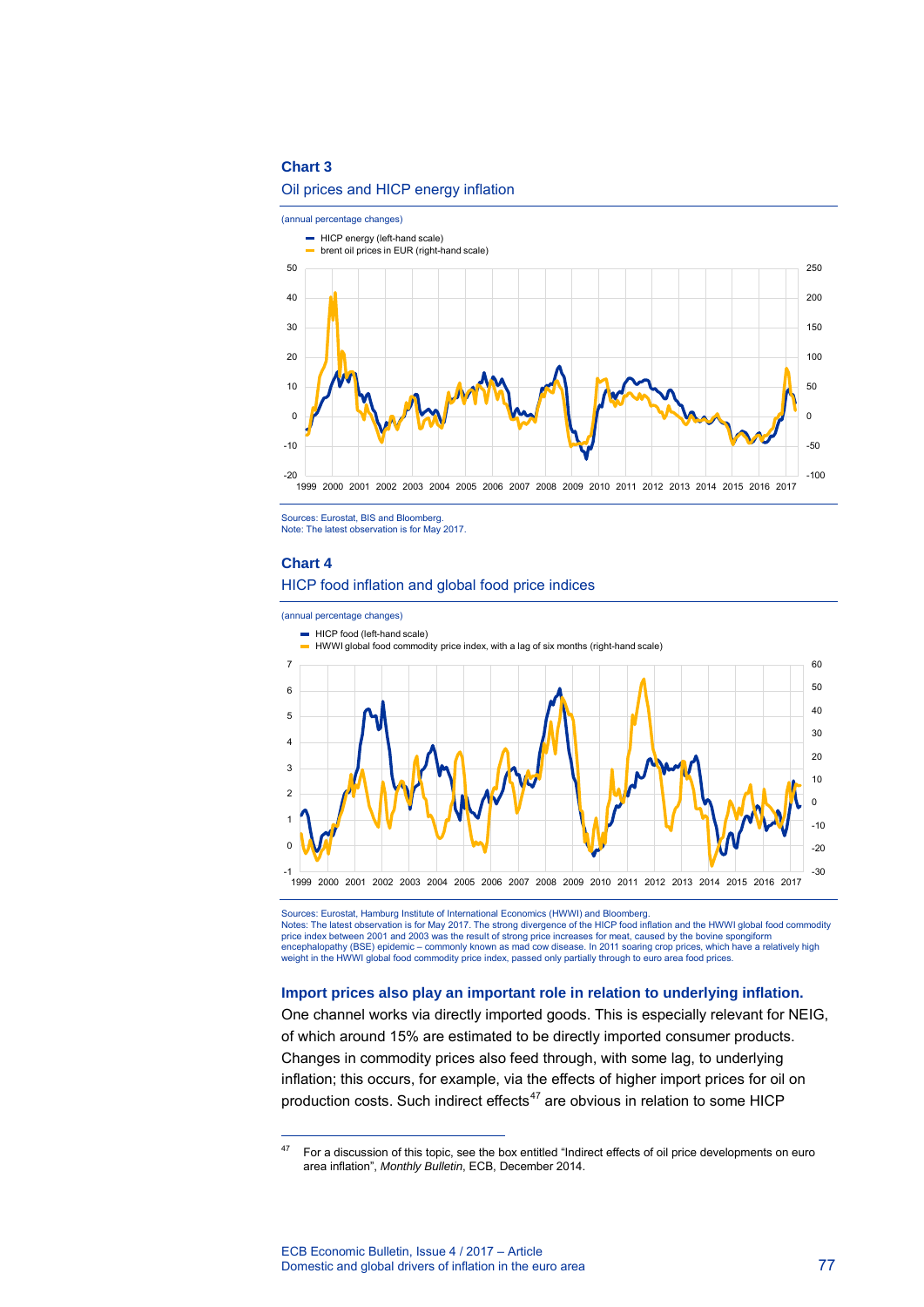services items, such as transportation services (e.g. aviation), where fuel is a major cost factor. They also affect the prices of NEIG and services that are produced with relatively high oil or energy intensity, such as some pharmaceutical products and some materials used for household maintenance and repair. Finally, import price shocks can lead to second-round effects if their inflationary impact influences wage and price-setting behaviour, which then feed through again to inflation.

**The exchange rate has an important role at the juncture between the external and domestic economic environments.** As shown in Chart 1, the exchange rate moderates or amplifies the transmission of foreign costs and prices into domestic ones. However, it should be noted that the effects of exchange rate fluctuations on inflation in the euro area depend on a variety of factors, including the macroeconomic environment, factors affecting pricing decisions at the firm level and the shocks driving the exchange rate movements.<sup>[48](#page-6-0)</sup>

**Does foreign slack play a direct role in domestic inflation?** The traditional view is that global slack does affect domestic inflation, albeit indirectly. First, global slack has considerable influence on commodity prices, which then affects domestic inflation via import prices for commodities. Second, foreign output gaps matter for short-run inflation dynamics by affecting import prices for these goods. Third, global cyclical conditions affect the domestic output gap indirectly, since stronger global demand for goods and services supports domestic income via the net exports channel. However, the effect that global slack has on domestic inflation may in fact be more direct, as suggested by the "global slack" view<sup>[49](#page-6-1)</sup>. This view stresses that the range of products that can be traded has broadened and that goods produced in different countries are often close substitutes. This is increasingly also affecting services, which in many instances have become more tradable. Moreover, factor input markets are closely integrated globally due to capital mobility and increasingly similar labour supply characteristics across the globe. In addition, the geographical relocation of production and the fragmentation of production processes into their constituent components have been facilitated by advances in communications technology and the gradual breakdown in trade and financial regulatory barriers.<sup>[50](#page-6-2)</sup> Another important aspect is that there was also a major longer-term increase in the production potential of the global economy – for example by the integration of China, which plugged an enormous additional labour force, both directly and indirectly, into the global economic system.<sup>[51](#page-6-3)</sup> Based on all these factors, the global slack view argues that in the case of tradable goods and services, what is decisive is no longer solely the domestic tightness or slack of economic conditions, but the global

<span id="page-6-0"></span><sup>&</sup>lt;sup>48</sup> For the sake of simplicity, the effects of foreign commodity and goods prices are analysed based on import prices in euro, and the role of exchange rate developments in the transmission process is not discussed explicitly in this article. For more details on this topic, see the article entitled "Exchange rate pass-through into euro area inflation", *Economic Bulletin*, Issue 7, ECB, 2016.

<span id="page-6-1"></span><sup>49</sup> As propounded by Borio and Filardo and Milani: see Milani, F., "Global Slack and Domestic Inflation Rates: A Structural Investigation for G-7 Countries", Federal Reserve Bank of Dallas, *Working Paper*, No 33, 2009.

<span id="page-6-2"></span><sup>50</sup> Scheve, K. and Slaughter, M., "Economic insecurity and the globalization of production", NBER Working Paper, No 9339, 2002.

<span id="page-6-3"></span><sup>51</sup> Freeman, R., "Labor Goes Global: The Effects of Globalization on Workers Around the World", transcript of the 2004 Eighth Annual Rocco C. and Marion S. Siciliano Forum: Considerations on the Status of the American Society, 2005. See also the discussion in Box 1.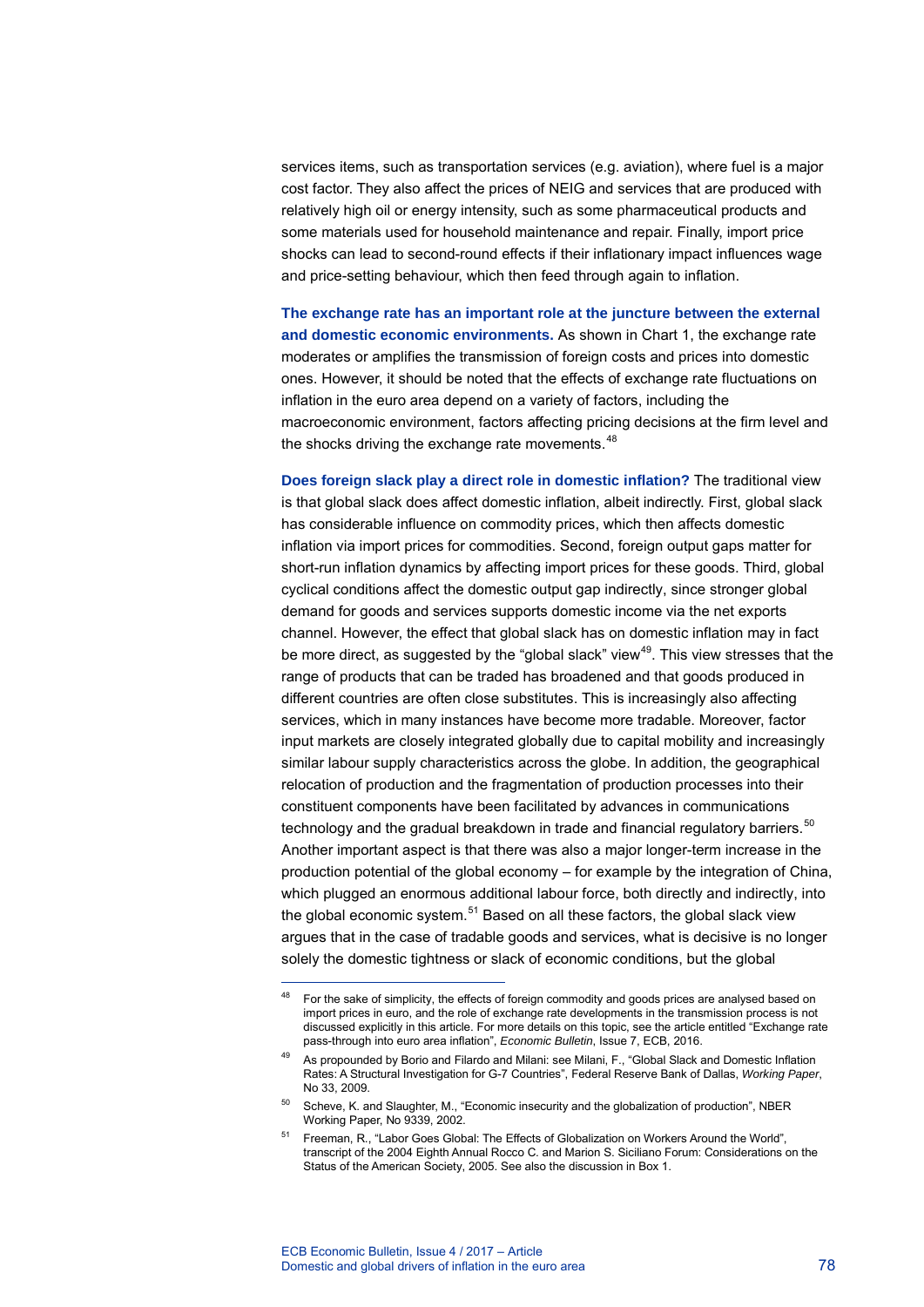tightness or slack as well, because local demand and supply conditions for a given tradable good or service can to varying degrees be offset elsewhere. In effect this could lead to domestic inflation being increasingly sensitive to global slack.

**Does integration in GVCs affect the role that foreign slack plays in domestic inflation?** Recent research suggests that the direct role of foreign slack in domestic inflation depends on integration into GVCs. The increasing role of GVCs has been facilitated by innovations in information and communication technology; such technology makes it possible to coordinate and track just-in-time production at different production stages by different firms around the globe and to shift firm-specific know-how across borders. These GVCs are also increasingly covering business services. Auer, Borio and Filardo<sup>[52](#page-7-0)</sup> argue that integration in GVCs further boosts the ability of firms to substitute various production stages across borders via offshoring and outsourcing. This in turn increases the degree of contestability of domestic labour markets as, for example, unions are aware of the credible threat that some production stages may be outsourced to other countries. Such a scenario also makes unions and employers take foreign available production capacity into account in wage negotiations. Moreover, GVC integration also increases the importance of inputs produced abroad, whose prices depend strongly on foreign slack. It is argued that in effect the more the various stages of production take place in intricate networks spanning many countries, the more that external factors and supply conditions elsewhere will tend to have an impact on wage and price-setting decisions of firms; consequently this will also have an impact on the development of domestic inflation $53$ 

### 3 Commonality in the development of inflation across the globe

**Since the late 1990s developments in inflation have increasingly led to a common pattern across the globe being observed.** In the last two decades a synchronisation of inflation developments can be seen across a large group of advanced and emerging economies. Euro area inflation has also been very strongly correlated with inflation in the countries of the Organisation for Economic Co-operation and Development (OECD) with two exceptions: from 1999 to 2002, when there was a period of low inflation following the introduction of the euro;<sup>[54](#page-7-2)</sup> and, to a lesser extent, between 2014 and 2015 (see Charts 5 and 6).

<span id="page-7-0"></span><sup>52</sup> Auer, R., Borio, C and Filardo, A., "The globalisation of inflation: the growing importance of global value chains", *BIS Working Papers*, No 602, 2017.

<span id="page-7-1"></span><sup>53</sup> See also the article entitled "The impact of global value chain participation on current account balances – a global perspective", *Economic Bulletin*, Issue 2, ECB, 2017.

<span id="page-7-2"></span><sup>54</sup> See the article entitled ["Inflation differentials in the euro area during the last decade",](https://www.ecb.europa.eu/pub/pdf/other/art1_mb201211en_pp71-85en.pdf) *Monthly Bulletin*, ECB, November 2012.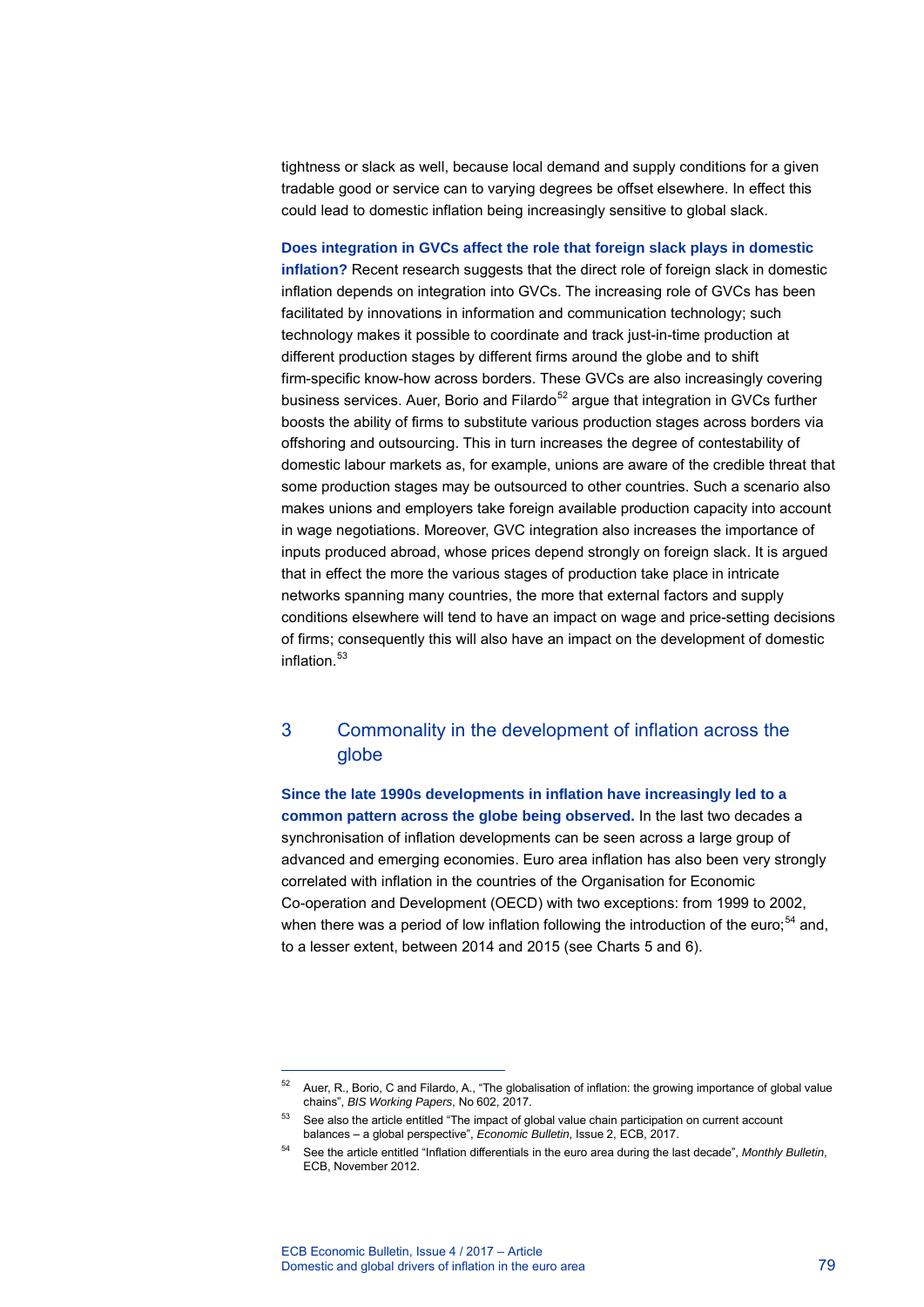





- median of advanced economies
- **interquartile range of emerging economies**
- **interquartile range of advanced economies**



#### Source: Haver.

Notes: The interquartile range covers 50% of the samples of emerging and advanced economies. The sample includes 17 advanced economies (Australia, Austria, Belgium, Canada, France, Germany, Greece, Italy, Japan, the Netherlands, New Zealand, Norway,<br>Portugal, Spain, Sweden, Switzerland, the United States) and 24 emerging economies (Bolivia, Chil Paraguay, the Philippines, Singapore, South Africa, Taiwan, Tunisia, Turkey). Only countries for which data going back to 1970 are available have been included. The latest observation is for 2016.

#### **Chart 6**

Development of inflation in the euro area and in the OECD countries



Sources: OECD, Haver and Eurostat.

Notes: The latest observations are for April 2017 for the OECD countries and May 2017 for the euro area.

**Since 2007 inflation has been very volatile in the euro area but also across the OECD countries on average.** It included two periods of falling inflation (2008-09 and 2012 to early 2015) and a protracted period of low inflation in 2014-16 (see Chart 6). Headline inflation developments have very much been shaped by global commodity prices, with oil prices collapsing in 2008/2009 only to then recover strongly to a very high level before a period of renewed declines in 2014-16.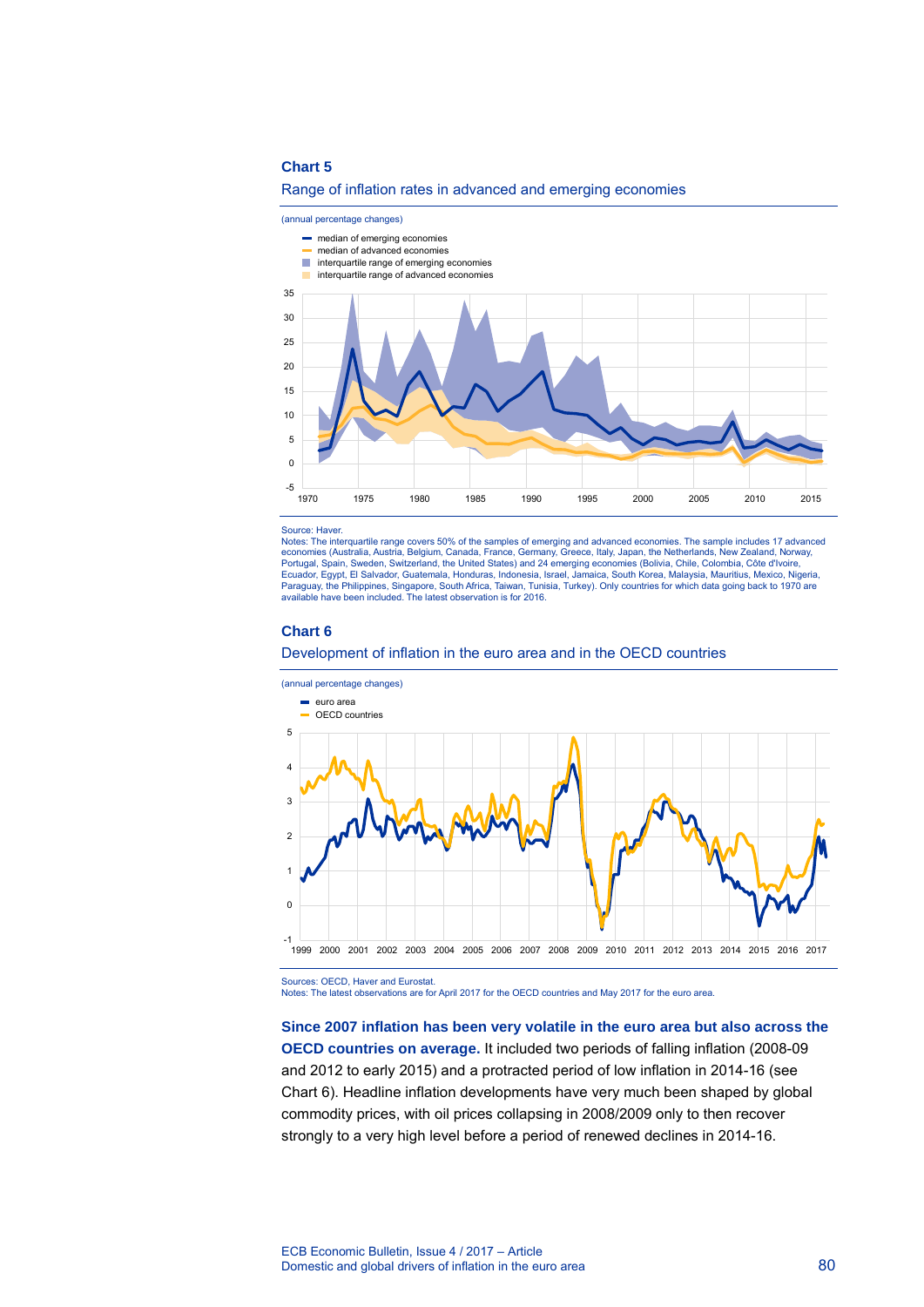### **The strong co-movement of inflation across developed countries has fuelled a debate about whether inflation is or has increasingly become a global phenomenon and is being determined more and more by global factors.** Ciccarelli and Mojon for example performed a principal component analysis; they found that inflation in 22 OECD countries has a common factor that can account for on average around 70% of the fluctuations of headline inflation in those same countries in a long sample running from 1960 to 2008. In a more recent contribution, Ferroni and Moion<sup>[55](#page-9-0)</sup> apply a similar approach to the same countries and find – for the shorter and more recent period 1993-2014 – global factors playing a somewhat smaller role, explaining only around half of the variance in domestic inflation by common (global) inflation.<sup>[56](#page-9-1)</sup> They also expand the approach to underlying inflation measured in terms of headline inflation excluding food and energy. Their findings show that 40% of the variation in domestic underlying inflation in the 22 OECD countries studied can be explained by global inflation.

### **How significant global inflation is vis-à-vis domestic inflation seems to largely depend on the time period studied.** Applying a similar methodology to that of Ciccarelli and Mojon for 40 developed and developing countries for headline inflation and 34 countries for inflation excluding food and energy over the sample 1999-2016 suggests that global factors account for around half of domestic headline inflation fluctuations (see Chart 7). However, this proportion has changed over time, with global factors playing a far stronger role in the period 2008-16 than in 1999-2007 in terms of headline inflation. Although the role of global factors in headline inflation excluding food and energy is found to be somewhat smaller, at around one quarter on average, the influence that global factors exert also seems to have been stronger more recently.

<span id="page-9-0"></span><sup>55</sup> Ferroni, F. and Mojon, B., *Domestic and Global Inflation*, 2016, mimeo. In a forecasting exercise, Kearns, J., "Global inflation forecasts", *BIS Working Papers*, No 582, 2016 finds that for most countries global inflation does not improve the survey-based forecasts of domestic inflation. However, this may also mean that survey forecasters incorporate information on global inflation in their forecasts.

<span id="page-9-1"></span> $56$  Parker also finds that global factors explain a large share of the variation in national inflation rates in a much larger sample of 223 countries and territories from 1980 to 2012: see Parker, M., ["Global](https://ideas.repec.org/p/ecb/ecbwps/20172024.html)  [inflation: the role of food, housing and energy prices"](https://ideas.repec.org/p/ecb/ecbwps/20172024.html), *[Working Paper Series](https://ideas.repec.org/s/ecb/ecbwps.html)*, No 2024, ECB, 2017.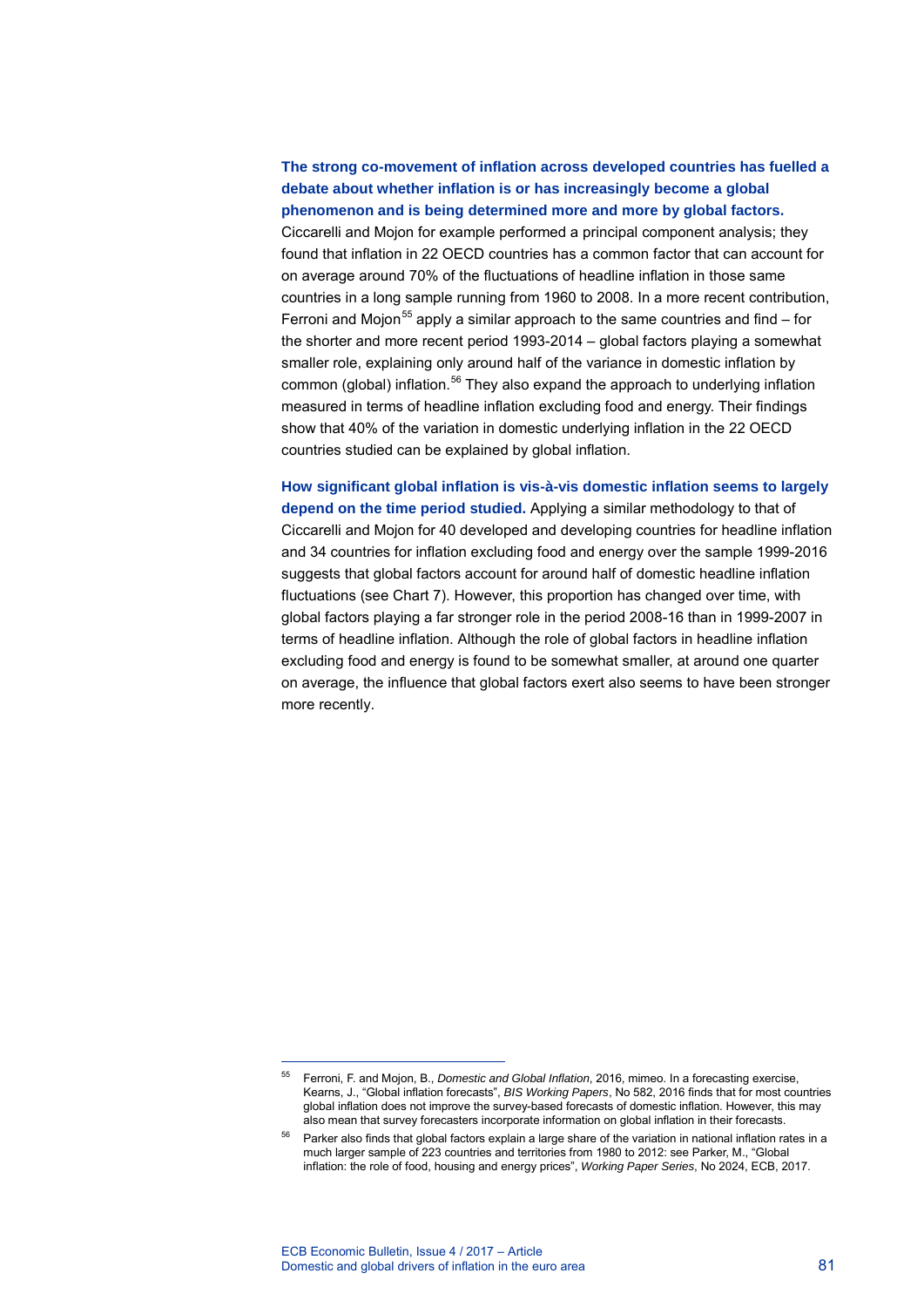

The role of global factors in explaining domestic inflation based on common factor analyses

Notes: "CM" (red bar) reflects the share of common factors as calculated by Ciccarelli and Mojon. "FM" (green bars) reflects the share of common factors as calculated by Ferroni and Mojon. The other results (blue bars) are based on ECB staff estimations for 40 developed and developing countries for headline inflation, and 34 countries for headline inflation excluding food and energy.

### **Monetary policy orientation plays a role with regard to the commonality in**

**inflation fluctuations across countries.** The high degree of synchronisation of inflation across countries (see Chart 5) reflects a common shift in the orientation of monetary policy. The 1990s saw a common downward trend in inflation, particularly in advanced economies, and later on also in some emerging economies. This trend could be attributed to the growing focus of monetary policy authorities towards delivering price stability<sup>57</sup>. The effectiveness of monetary policy in anchoring domestic price expectations and in reducing the volatility of inflation developments and also the level of inflation would mean that proportionally more of the variation in national inflation rates is linked to exogenous global price shocks, such as commodity price changes.

**Global commodity price movements are likely to be the main driver of the global common factor in inflation.** In this respect the most important effect stems from global oil price developments, which strongly affect the development of domestic energy inflation.<sup>[58](#page-10-1)</sup> The common influence of global oil price developments on inflation can be reinforced by the pass-through of energy to underlying inflation, to the extent that this is similar across countries. The same reasoning applies to food and other raw materials inflation, which are also strongly dependent on global commodity price developments. Chart 8 illustrates the importance of commodity prices for the global commonality of headline inflation, as around half of the variation in the common factor can be explained by movements in oil and food commodity

<span id="page-10-0"></span><sup>&</sup>lt;sup>57</sup> This occurred in the form of the spreading of "good" monetary policy concepts among central banks: see Ciccarelli, M. and Mojon, B., op. cit.

<span id="page-10-1"></span><sup>&</sup>lt;sup>58</sup> See for example the box entitled "The role of global factors in recent developments in euro area inflation", *Monthly Bulletin*, ECB, June 2014; and the box entitled "Oil prices and euro area consumer energy prices", *Economic Bulletin*, Issue 2, ECB, 2016.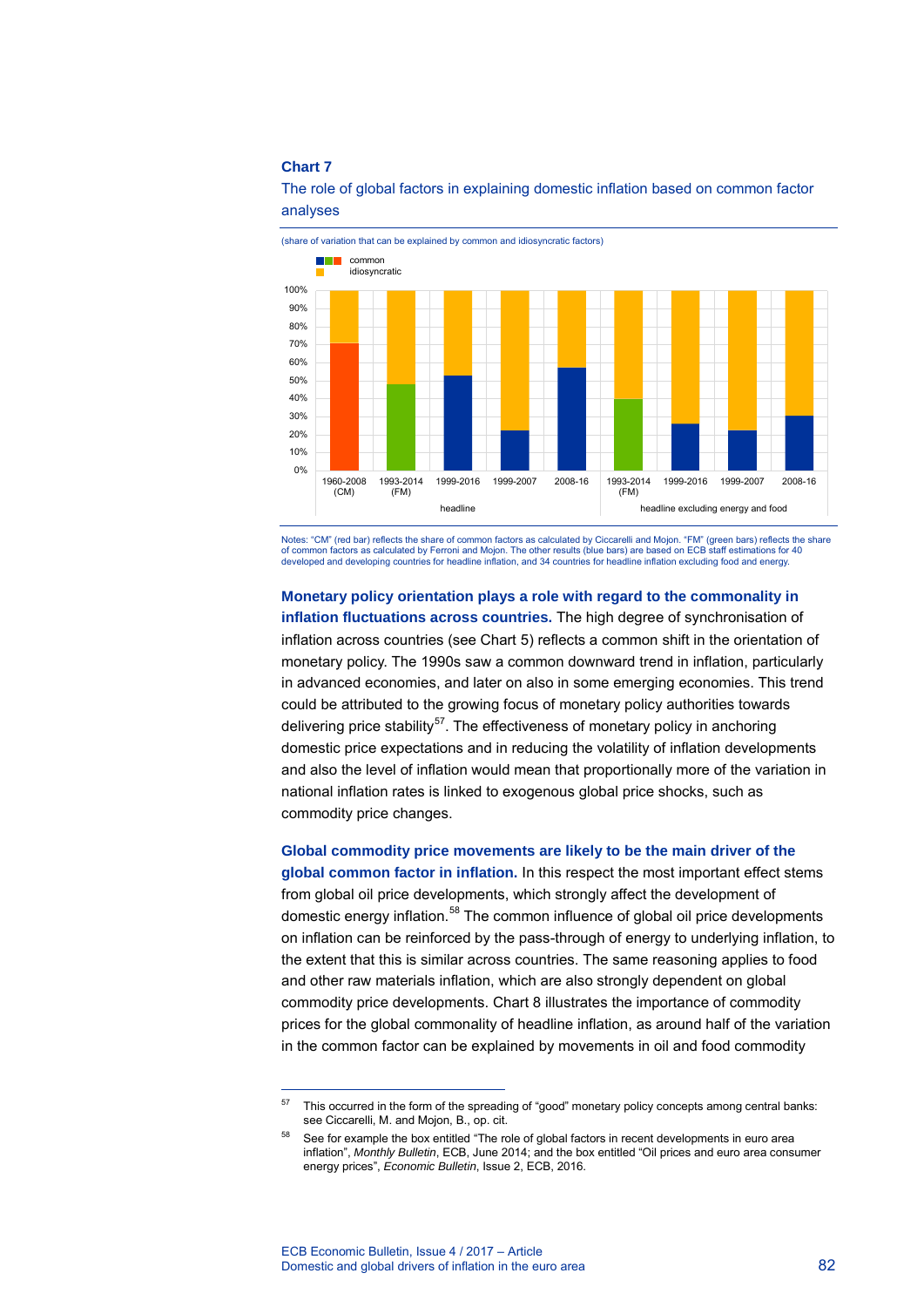prices. This also supports the view that the impact of global factors is changing and depends on how frequent and how large oil and food shocks are.

#### **Chart 8**

The relationship between the common factor in global inflation and commodity price developments



Notes: The blue line reflects the zero mean common factor in global inflation as derived by replicating the principal component approach of Ciccarelli and Mojon for a sample of 40 advanced and emerging economies. The yellow line reflects movements of oil and food prices weighted with the coefficients derived by a linear regression of the common factor in oil and food prices (with a lag of three months).

### **Commodity price cycles contribute to understanding why the importance of global factors in relation to domestic inflation changes so widely over time.**

Ciccarelli and Mojon's findings of the very strong influence that global factors can have seem to be partly driven by the inclusion of data from the 1970s, when central banks failed to prevent energy prices from driving up inflation across the world. This explains why analyses that apply a very similar methodology to a shorter sample – during which monetary policy across the world has been far more successful in dampening inflation swings in the face of strong commodity price movements – find that global factors have a substantially smaller effect. The role that strong energy price swings have played in shaping inflation developments after 2008, which have also fed through to underlying inflation via indirect effects, may partly explain the substantial differences in the role of global factors found in the sub-sample analyses for 1999-2007 and 2008-16 in terms of headline and underlying inflation (see Chart 7).

### 4 Decomposing the effects of global and domestic factors on inflation in the euro area since the crisis

**To better understand the role of global and domestic factors in euro area inflation, this section analyses the period after the crisis, disentangling the role of domestic and global factors and their relative importance over time.** 

**Between 2008 and mid-2013, headline inflation in the euro area has shown strong co-movements with headline inflation in other advanced economies**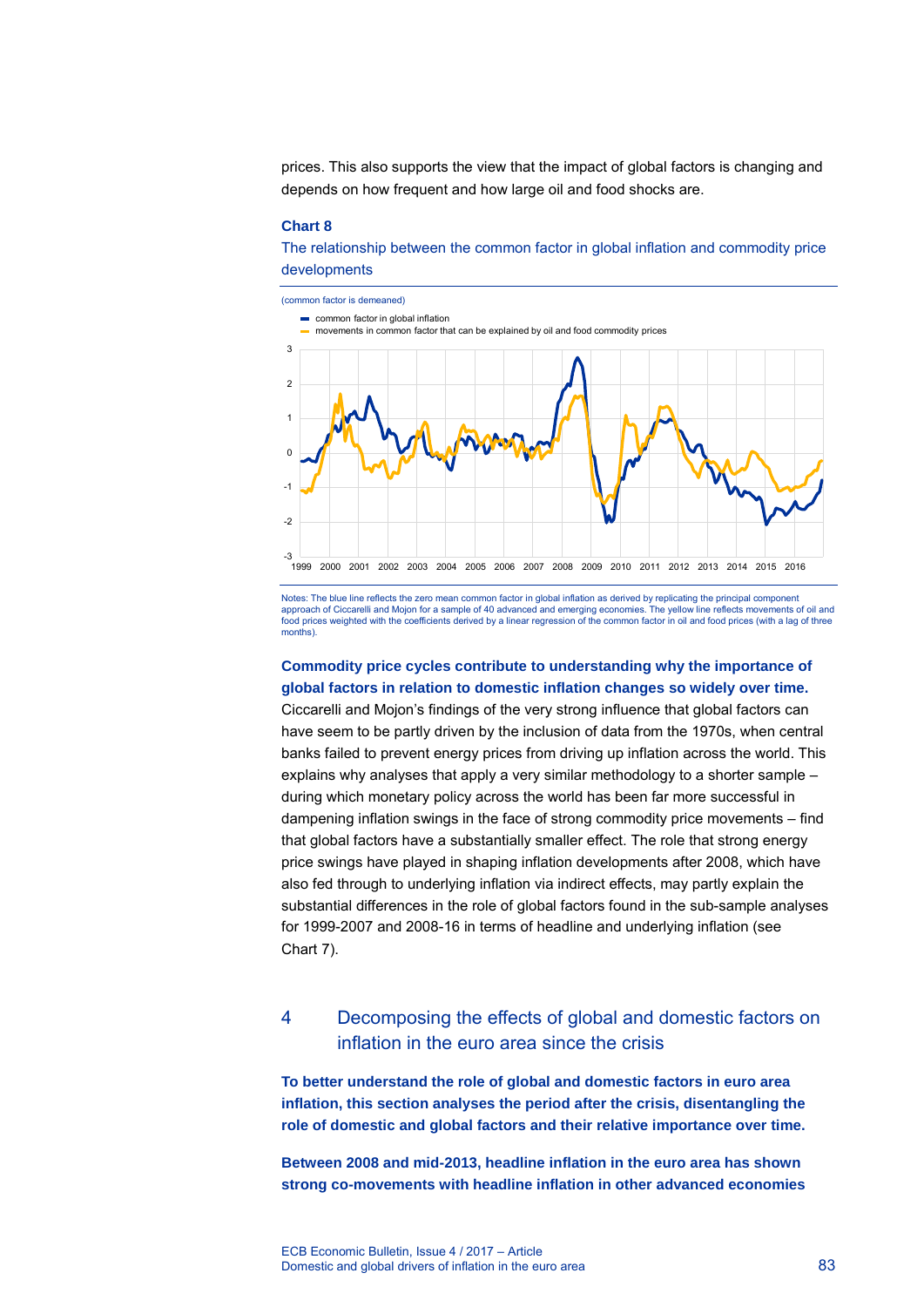(see Chart 9). Whereas headline inflation peaked in both the non-euro area OECD countries and the euro area in autumn 2011 and fell rapidly thereafter, after 2013 the decline was more pronounced in the euro area. In particular, while inflation dipped into negative territory several times in the euro area in 2015 and 2016, it remained positive for the OECD (excluding the euro area) aggregate. Furthermore, euro area headline inflation continued to hover around zero between end-2014 and autumn-2016.

#### **Chart 9**

### Euro area and OECD inflation rates



Note: The latest observations are for May 2017 for the euro area and April 2017 for the non-euro area OECD countries.

### **Gauging the importance of global versus domestic factors in relation to developments in euro area consumer price inflation is not without its complications.** First, the various factors are interrelated and affect domestic variables through multiple channels. Second, the impact of global factors on euro area consumer prices depends on how producers and/or retailers adjust their margins as a result of changes in costs. This is subject to local and international market conditions.

**An attempt to assess the relevance of global factors to headline inflation developments could begin by considering the individual HICP components.** Certain components, notably energy, are more sensitive to global factors than others, such as services, which are more responsive to domestic factors.

**A large part of the decline in headline inflation in the euro area and the OECD countries from the end of 2011 until early 2016 has been on account of a decline in energy prices.** The most recent pick-up was also mainly driven by the swing in energy prices.

**A striking difference between the euro area and the other OECD countries in general is that, since 2013, lower HICP inflation excluding energy and food can explain a much more important, and more stable, part of the euro area disinflation and persistently low inflation.** This points to domestic forces having a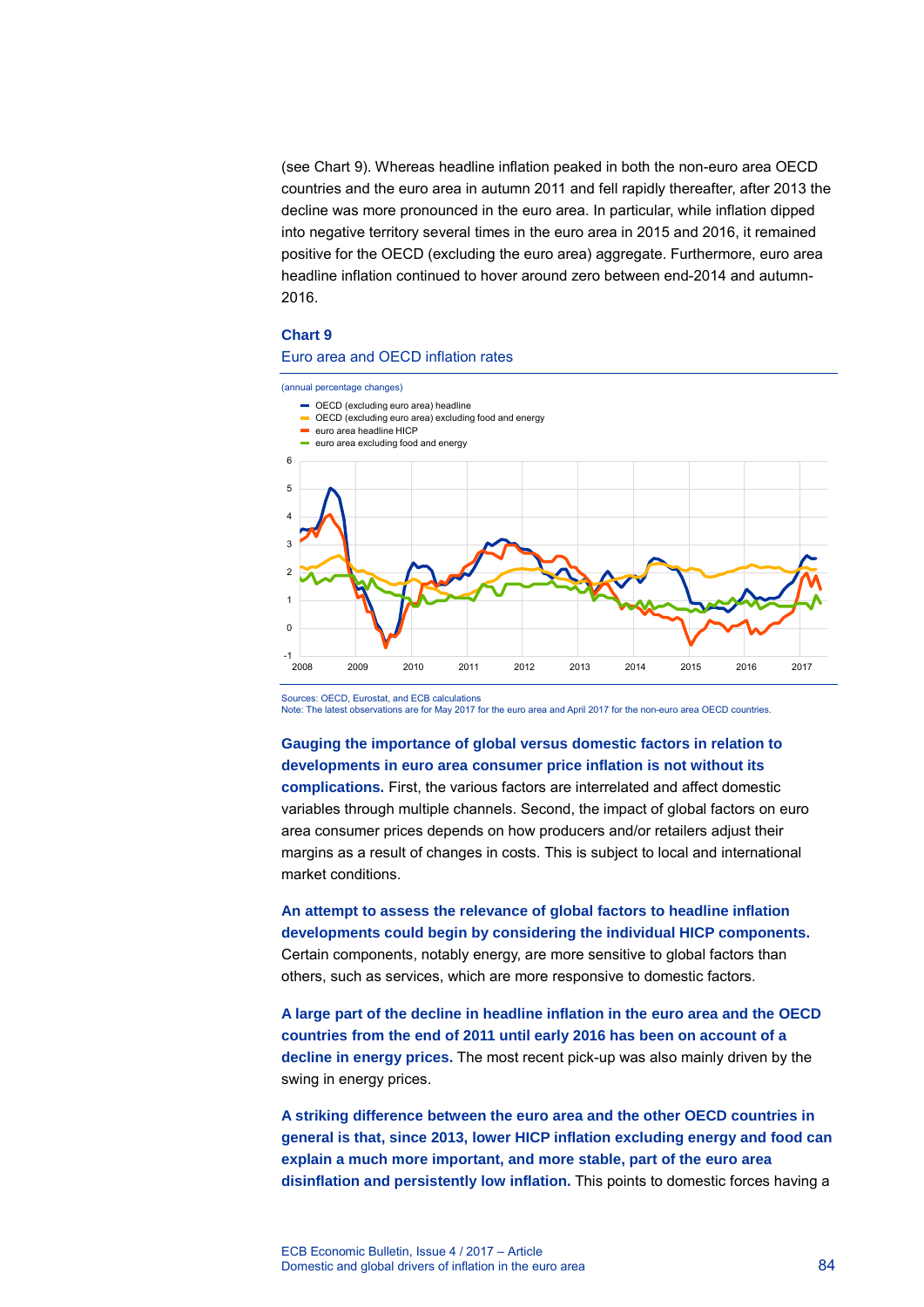stronger role in the euro area, and contributing to the fact that HICP inflation excluding energy and food is diverging from that of other advanced economies. HICP inflation excluding energy and food in the euro area has hovered consistently between 0.6% and 1.1% since mid-2013. As Chart 10 shows, according to OECD estimates, the OECD (excluding the euro area) and euro area output gaps were very close to each other until 2012; thereafter the difference between them widened, as the euro area experienced a more negative output gap than the rest of the OECD. The divergence in HICP inflation excluding energy and food between the euro area and other advanced economies, in other words, is largely a matter of domestic economic weakness after 2012.

### **Chart 10**



### Euro area and OECD output gaps

Sources: OECD and ECB calculations. Note: The latest observation is for 2016.

-

### **One approach for distinguishing domestic from global forces is to identify structural shocks and quantify their relative contributions to the dynamics of**

**inflation.** This requires a model-based analysis similar to the one applied in Bobeica and Jarociński<sup>[59](#page-13-0)</sup>, whose approach is replicated and updated here. Based on that analysis, Chart 11 shows the contributions of domestic and global shocks to the deviation of euro area headline inflation from a model-based mean. Global shocks are important most of the time, but domestic shocks have had a greater effect, in particular over the period 2012-14, when inflation was falling, and more recently in explaining inflation developments. Global shocks were the principal driver in the two periods from early 2008 to mid-2009 (mainly a global demand shock) and in 2015 to

<span id="page-13-0"></span><sup>59</sup> Bobeica, E. and Jarociński, M., "Missing disinflation and missing inflation: the puzzles that aren't", *Working Paper Series*, No 2000, ECB, 2017. The analysis in this section is largely based on the model presented in detail in this paper. Bobeica and Jarociński's empirical model contains seven variables and seven shocks are identified and labelled using a combination of zero and sign restrictions. The variables included are the price of oil, rest-of-the-world real GDP (or the share of domestic real GDP in the world real GDP), real GDP, consumer prices, short-term interest rate, 10-year bond spread and the nominal effective exchange rate. The first two are classified as global shocks (oil supply and global demand shock), while the subsequent ones represent domestic shock. The identification relies on a timing restriction: global shocks affect all variables instantly, whereas there is a delay before domestic shocks affect global variables.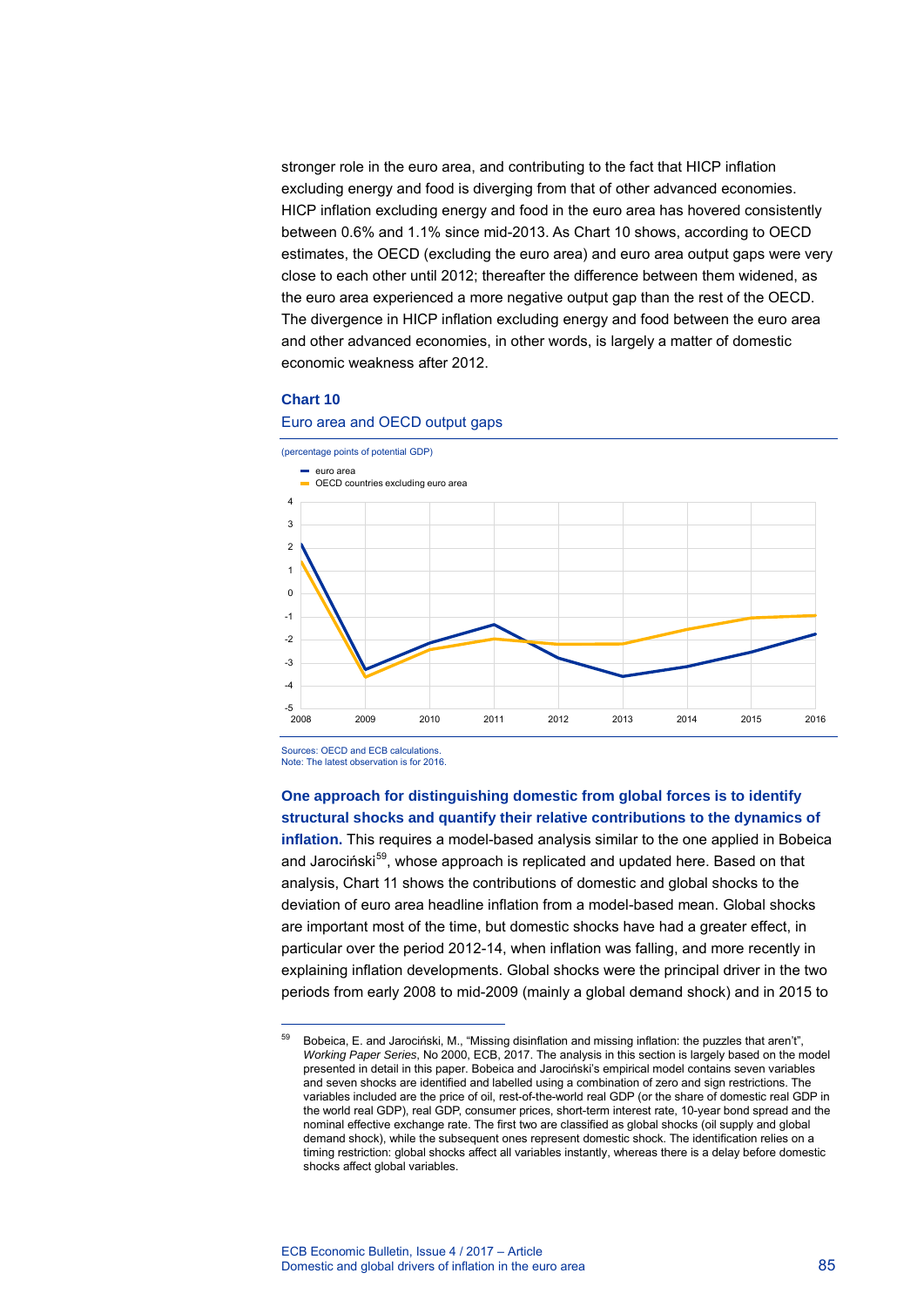early 2016 (mainly an oil supply shock). They accounted for about 60% and 75% of the deviation respectively. Hence, global factors dominate mainly when large shocks occur that have implications for the whole world economy.

**A decomposition of the driving forces of inflation in the euro area thus shows that both global and domestic shocks have played a decisive role in shaping domestic inflation. The relative importance of these shocks can also change quite substantially over time.** The empirical results show that both global and domestic factors played a role in determining inflation developments in the euro area from the onset of the crisis. However, the relative importance of global and domestic forces is not so much driven by structural forces, such as globalisation, as by periodic bouts of global shocks, often reflected in large commodity price swings. The next section analyses how the "traditional" Phillips curve fares in terms of explanatory power for euro area underlying inflation developments and whether it can be improved by also taking measures of foreign slack into account.

#### **Chart 11**

#### Historical decomposition of headline inflation – domestic and global shocks



Sources: Eurostat and ECB staff calculations – based on Bobeica and Jarociński.<br>Notes: The chart shows the percentage point contribution of different types of shocks to explain the evolution in headline inflation in the euro area. Global shocks reflect an oil supply and a global demand shock; domestic shocks reflect a domestic demand, a domestic supply, a short-term interest rate and a spread shock. A negative contribution implies that that the specific shock contributed to<br>Iowering inflation, whereas a positive contribution indicates that this shock put upward pr estimated in a Bayesian vector autoregressive model containing seven variables and seven shocks (two of the shocks are global and four are domestic). For more details, see Bobeica and Jarociński.

### **Box 1**

China's influence on inflation dynamics in advanced economies

**Decelerating activity, excess capacity and falling producer pressures in China in recent years have focused interest on the role of China in shaping global inflation developments.** This box uses a model-based assessment to understand the impact of developments in China on inflation dynamics in advanced economies.

**The integration of China into the global economy is likely to have influenced inflation dynamics in other economies through several channels. Supply and demand channels acted**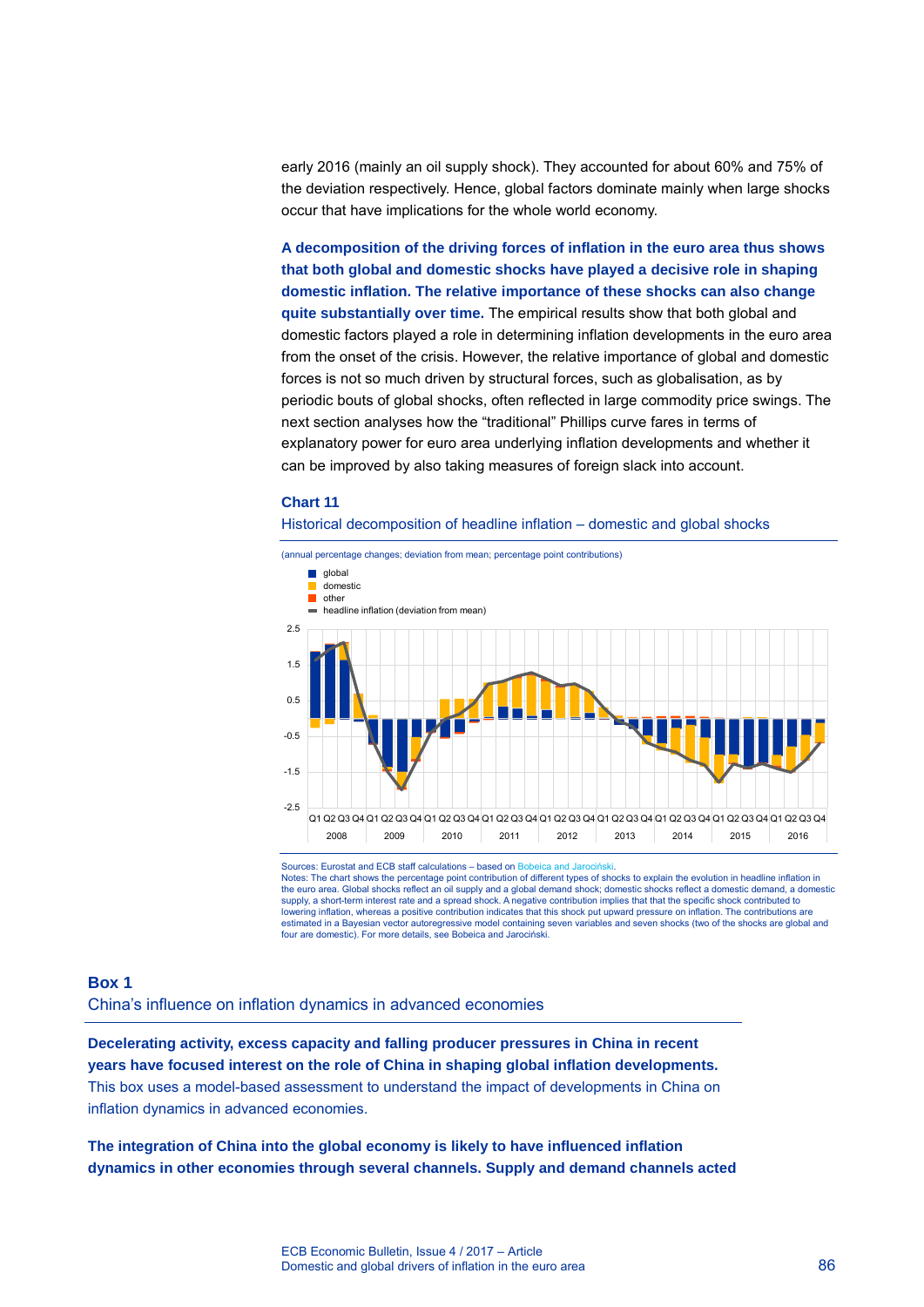**mostly in different ways:** on the one hand, the supply-side effect of the entry of lower-cost producers drawing on a large and relatively cheap labour supply has contributed directly to lower global input and import prices.<sup>[60](#page-15-0)</sup> Heightened competitive pressures from China may also have weighed on inflation in other countries by reducing both the market power of firms and the bargaining power of workers.<sup>[61](#page-15-1)</sup> On the other hand, stronger demand in China could also have contributed to upward price pressure in other countries by strengthening external demand. Rising activity in China has also entailed increased consumption of commodities, driving up their prices. The net impact of these different channels on inflation in other economies is ambiguous and may have changed over time.

**Three decades of rapid expansion have meant a marked increase in China's influence in the global economy, although its growth rate has slowed in recent years.** China's output grew very strongly in the first decade of this century, with GDP increasing by over 10% each year on average. The country has also been a major driver of global commodity consumption: in 2015 it accounted for about 50% of global copper and aluminium and 60% of iron consumption, while 12% of global demand for oil originates in China. Since 2011 China's pace of expansion has slowed, with GDP growth falling from over 10% in 2011 to under 7% in 2016, although its share of global GDP continues to increase. During much of this period producer prices have also fallen markedly: between September 2011 and February 2016, producer prices in China fell cumulatively by 22% (see Chart A) as excess capacity in China, particularly in tradable sectors such as steel, aluminium, cement and shipbuilding, also contributed to waning price pressures. Over the past year, however, renewed buoyancy in the property market, which has strengthened demand for raw materials, and efforts by authorities to address the capacity overhang in some industries have caused producer prices to rebound.

### **Chart A**





(left-hand scale: year-on-year percentage changes; right-hand scale: percentage of production capacity)

-

<span id="page-15-1"></span><span id="page-15-0"></span>Sources: National Bureau of Statistics of China and the People's Bank of China. Notes: Capacity utilisation is a diffusion index derived from the 5000 Industrial Enterprises Survey. The latest observations are for April 2017 for consumer price inflation (CPI) and producer price inflation (PPI), and the third quarter of 2016 for capacity utilisation

- $60$  See the box entitled "Effects of the rising trade integration of low-cost countries on euro area import prices", *Monthly Bulletin*, ECB, August 2006.
- <sup>61</sup> For the euro area, see Pula, G. and Skudelny, F., "Globalisation and euro area prices and labour markets: some evidence on the impact of low-cost countries", in Anderton, R. and Kenny, G. (eds.), *Macroeconomic Performance in a Globalising Economy*, Cambridge University Press, 2011.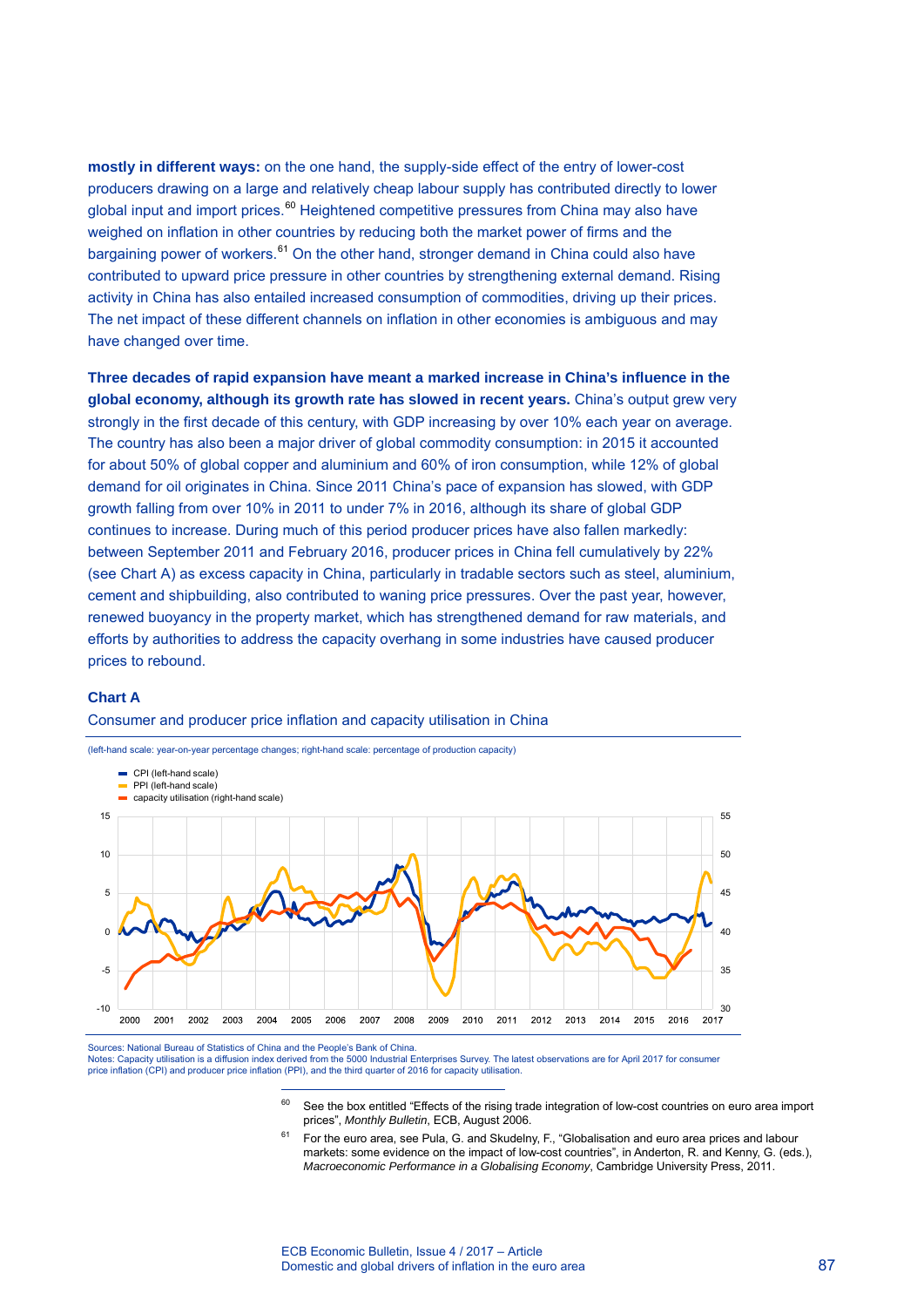**Small-scale structural Bayesian vector autoregressive (BVAR) models provide one means of analysing the impact of developments in China on inflation in other economies.** The estimation proceeds in two stages. In a first step, a BVAR model with sign restrictions is used to distinguish supply and demand shocks originating in China from commodity supply shocks and other global demand shocks (i.e. those not associated with cyclical fluctuations in China).<sup>[62](#page-16-0)</sup> The second step is to trace the impact of these shocks on inflation in advanced economies, again through small-scale BVAR models.<sup>[63](#page-16-1)</sup>

#### **Chart B**





(deviation of year-on-year growth rates following China shocks equivalent to 1% of GDP growth)

-

Source: ECB calculations

Notes: The bold lines show the median response of CPI inflation across a sample of advanced economies to structural shocks originating in China. The lighter lines show the interquartile range of responses of CPI inflation across the sample of advanced economies.

<span id="page-16-0"></span>**Evidence from the model suggests that economic shocks in China can affect CPI inflation in advanced economies.** Impulse responses from the model suggest stronger demand in China tends to increase price pressure in advanced economies (see Chart B). A demand shock that lifts Chinese GDP growth by 1 percentage point would on average increase inflation in advanced economies by around 0.1 percentage point after one year. A boost to China's supply capacity is also

<sup>&</sup>lt;sup>62</sup> The first stage BVAR includes China GDP, China producer price inflation, the IMF commodity price index and two relative variables which measure China's share in global GDP and its inflation rate relative to OECD aggregate inflation. Following Eickmeier and Kühnlenz, the sign restrictions use China's share in global GDP to distinguish global from China-specific demand shocks, assuming that shocks that originate in China have a stronger impact on Chinese GDP than on all other countries. A positive Chinese demand shock is therefore assumed to boost GDP and inflation in China and increase China's share in world GDP (relative to the underlying trend). A positive world demand shock is assumed to lift commodity prices, China's GDP and inflation, but to reduce China's share in global GDP relative to underlying trend. To distinguish the commodity supply and China-specific supply shocks, it is assumed that inflation in China reacts less than OECD inflation following a commodity supply shock; this reflects the regulation of many raw material prices in China's domestic markets. Thus a commodity supply shock is assumed to increase commodity prices and to increase inflation in China (but by less than OECD inflation). A supply shock in China is assumed to increase China's GDP and share in world output and to lower China's inflation. See Eickmeier, S. and Kühnlenz, M., "China's role in global inflation dynamics", *Discussion Paper*, No 7, Deutsche Bundesbank, 2013.

<span id="page-16-1"></span><sup>63</sup> Separate BVARs are estimated for Australia, Canada, Denmark, Germany, France, Italy, Japan, the Netherlands, Spain, Sweden, Switzerland, the United Kingdom and the United States; quarterly data going back to 1999 was used. The models include GDP, CPI inflation, the nominal effective exchange rate and the short-term interest rate as well as the common structural shocks from the first-stage BVAR, which are assumed to be exogenous. Whereas in the case of the small countries exogeneity is probably a reasonable assumption, for the larger countries it carries some caveats.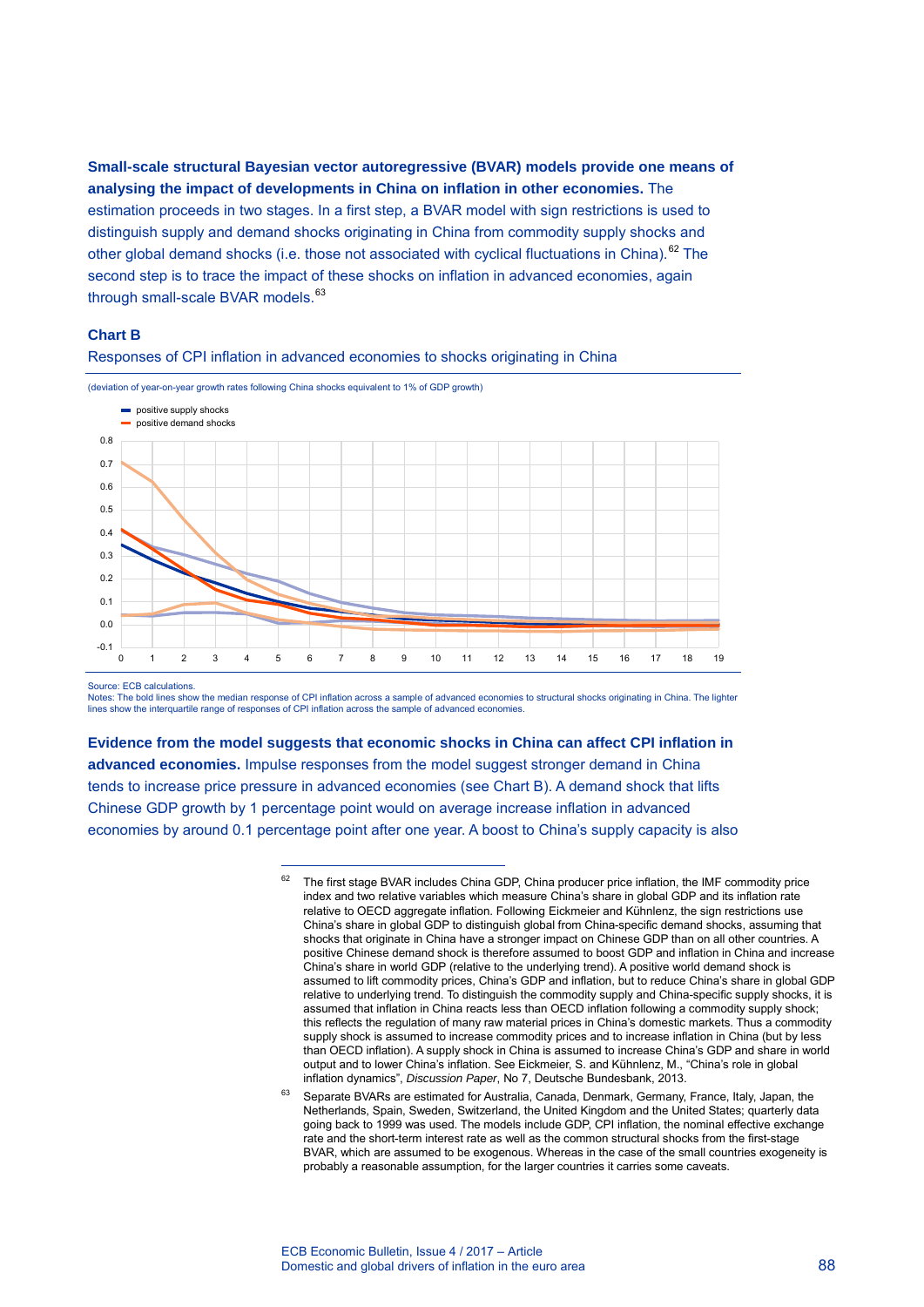found to increase inflation in other economies by a similar amount. Although an increase in China's supply potential would tend to put downward pressure on prices in China – which would feed through to other economies via lower import prices– the boost to activity also fuels commodity price increases. These results from the model suggest that the direct effects through low-cost production to import prices are outweighed by the effects resulting from stronger dynamics of commodity prices.<sup>[64](#page-17-0)</sup>

**As the pace of growth of activity in China has moderated, its influence on inflation in other economies has evolved (see Chart C).** The model estimates suggest that in the period when it was growing very rapidly, China tended to provide a modest boost to inflation rates in advanced economies. Between 2004 and mid-2011 shocks originating in China contributed about 0.1 percentage point to annual inflation in advanced economies on average. Since then, as activity growth has slowed, China has exerted a modest drag on advanced economy inflation, with shocks originating in China contributing about -0.2 percentage point on average over the past four years.

#### **Chart C**

Estimated contributions of global and China shocks to CPI inflation in a sample of advanced economies



Source: ECB calculations

<span id="page-17-0"></span>Notes: The ranges show the interquartile range of estimates of the contributions of global and China-specific structural shocks to CPI inflation across a sample of advanced economies, including Australia, Canada, Denmark, Germany, France, Italy, Japan, the Netherlands, Spain, Sweden, Switzerland, the United Kingdom and the United States. The shocks originating in China include those relating to supply and demand. The global shocks include a commodity supply<br>shock and a global demand shock. The identification of the shocks is

Eickmeier and Kühnlenz present contrasting results, finding that a Chinese supply shock tended to lower CPI inflation in other countries (see Eickmeier, S. and Kühnlenz, M., op. cit.). Differences may partly relate to estimates of the impact of shifts in China's activity on global commodity prices. For a discussion of China's effect on commodity prices, see *World Economic Outlook*, IMF, October 2016, Chapter 4.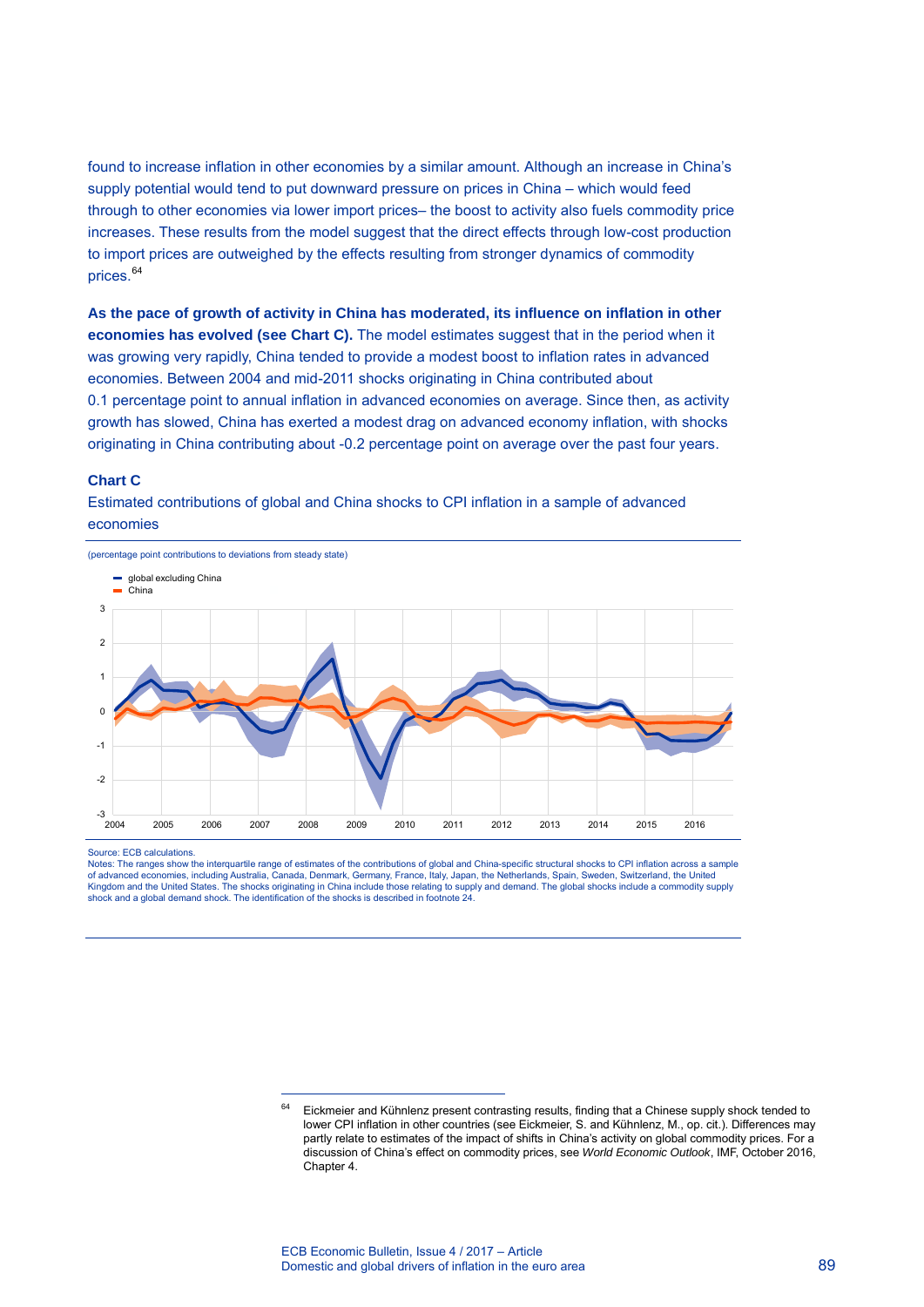### 5 What role do global factors play in a Phillips curve for the euro area?

**The Phillips curve, which is broadly understood as the relationship between inflation and economic slack, is a standard framework for explaining and forecasting developments in inflation.** The Phillips curve is an important tool that is embedded explicitly or implicitly in many macroeconomic models. However, especially in its strongly simplified versions, the Phillips curve remains a crude tool relative to the complexity of the inflation process. The uncertainty surrounding the adequate modelling of the Phillips curve adds further complications, and so the curve should only be considered as one element in a broader-based analysis of inflation. Nevertheless, it remains a useful frame for understanding inflation.

**Phillips curve analyses have traditionally focused on what role domestic slack has in relation to developments in underlying inflation.** The focus on underlying inflation – as measured for example in the form of HICP inflation excluding energy and food – allows for inflation to be disregarded in relation to energy and food, which are determined largely by global developments, and to concentrate on services and NEIG inflation, where domestic developments play a more important role. In a benchmark specification of the Phillips curve for the euro area, HICP inflation excluding energy and food depends on the output gap as a measure of slack in the domestic economy. The output gap is meant to cover the effects of slack on wage and price-setting behaviour: all other things being equal, the lower the amount of slack in an economy is, the higher wage and price pressures will be.

**External factors are usually taken into account via import prices in Phillips curve specifications.** Import prices can influence HICP inflation excluding energy and food in two ways: directly, via the price of imported final consumer goods; and indirectly, via the price of imported intermediate goods used in euro area domestic production.<sup>[65](#page-18-0)</sup> Import prices also capture the influence of developments in global commodity markets – for example in the form of oil prices, which affect HICP inflation excluding energy and food via the indirect effects of higher import prices for oil on production costs. $^{66}$  $^{66}$  $^{66}$  Exchange rate movements can amplify or moderate the effects of foreign price developments on euro area inflation. Import prices – including energy imports measured in euro – are hence an important indicator for capturing the effects of oil price and exchange rate developments on HICP inflation excluding energy and food in the euro area in a Phillips curve framework.

<span id="page-18-0"></span><sup>65</sup> See the article entitled "Exchange rate pass-through into euro area inflation", *Economic Bulletin*, Issue 7, ECB, 2016.

<span id="page-18-1"></span><sup>66</sup> See the box entitled "Indirect effects of oil price developments on euro area inflation", *Monthly Bulletin*, ECB, December 2014; and the article entitled "Commodity prices and their role in assessing euro area growth and inflation", *Monthly Bulletin*, ECB, October 2013.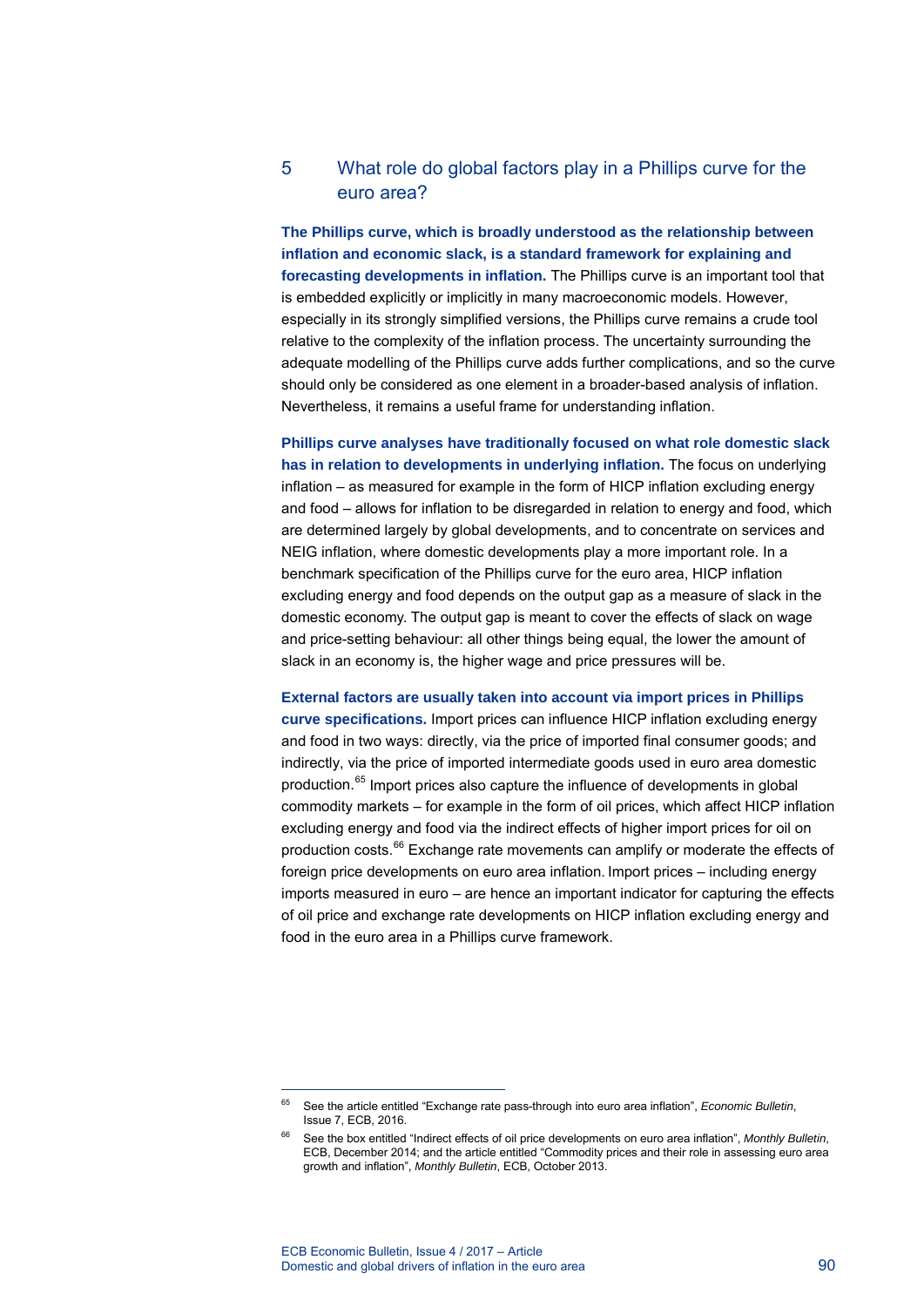(annual percentage changes and percentage point contributions; all values in terms of deviations of their model-implied mean) -0.8 -0.6  $-0.4$ -0.2 0.0 0.2 0.4 0.6 2008 2009 2010 2011 2012 2013 2014 2015 2016 2017 **domestic slack** import prices residual **HICP** excluding food and energy

Decomposition of HICP inflation excluding energy and food based on a Phillips curve model

Sources: Eurostat and ECB calculations.

Notes: The black line shows deviations of HICP excluding energy and food inflation from its model-implied mean. Contributions (including residuals) are also shown as deviations from their model-implied mean. Contributions are calculated based on an equation in which HICP excluding energy and food inflation (the annualised quarterly growth rate of the seasonally adjusted series) is regressed against its own lag, the lagged output gap of the European Commission, the third lag of import price inflation and a constant. The shaded areas indicate two disinflation periods.

**A traditional Phillips curve decomposition of the changes in underlying inflation since the crisis illustrates reasonably well how inflation developed in the period from 2010 – with the largest impact stemming from domestic slack.** For the purpose of this article, HICP inflation excluding energy and food is modelled using a simple reduced-form "traditional" Phillips curve specification, including a number of explanatory factors, namely: (i) the output gap as a measure of economic slack; (ii) past inflation terms to capture inertia; and (iii) import price inflation expressed in euro to capture the effect of global inflation and the exchange rate.. Chart 12 breaks down HICP inflation excluding energy and food into these factors by showing each factor's contribution to the deviation of inflation from its long-term mean. In both disinflation periods (2009 until early 2010 and 2012 until early 2015) domestic slack was an important driving factor of the fall in inflation. Lower import prices also had a small downward impact over these periods. The remaining residuals of this Phillips curve decomposition could reflect a number of different factors: these include a potential impact from a mismeasurement of domestic slack in the form of the output gap, but also a potential impact from global factors (over and beyond what is covered by import prices) or the structural impact of reforms on the slope of the Phillips curve.

**Is there any indication that globalisation has changed the impact of global cyclical conditions on domestic inflation in a way that cannot be captured by including import prices in Phillips curve analyses?** Some of the channels through which global slack may affect domestic inflation may already be captured (at least implicitly) in traditional Phillips curves. As discussed in Section 2, global slack affects import prices, which are usually included in Phillips curve estimates. Measures of domestic slack also incorporate some information about global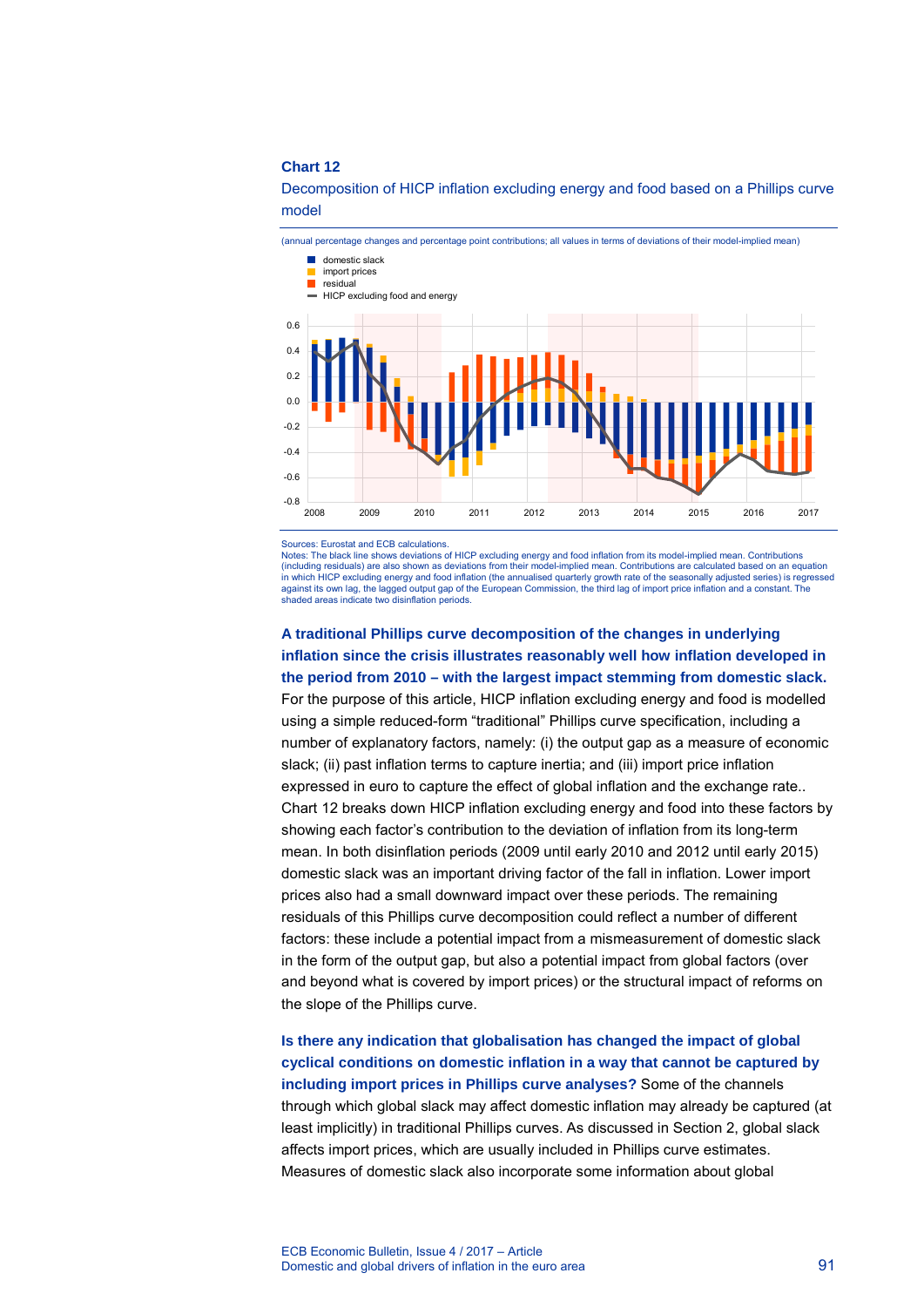conditions, since global demand for goods and services is reflected in net trade, and expectations on foreign demand affect investment decisions quite strongly. At the same time, other channels of globalisation are not explicitly captured in the standard Phillips curve framework. In particular, the greater importance of foreign slack for tradable and internationally substitutable goods or the increase in competition from firms in lower-cost countries, including because of further integration in GVCs, may be significant determinants for domestic inflation dynamics.

**One way of assessing what role global influences have is to augment the traditional Phillips curve with a measure of foreign slack.** The simplest indicator of global inflationary pressures is provided by a global output gap, which measures the difference between world GDP and the estimated potential output of the global economy. Like any output gap measure, it is surrounded by considerable uncertainty because potential output is unobserved and must be estimated. Judging output gaps for an economy is particularly challenging in real time as estimates are often subject to substantial revisions. The same is true for global output gaps and the problem is compounded by the question of the appropriate weighting of the individual countries' gaps: GDP weights are commonly used for this specific purpose.<sup>[67](#page-20-0)</sup>

**More recently empirical studies have focused on an important transmission channel for the effects of global slack on domestic inflation, i.e. the increasing integration of GVCs.** Auer, Borio and Filardo argue that the difference in the sensitivity of domestic inflation with respect to foreign and domestic slack can be explained by integration in GVCs.<sup>[68](#page-20-1)</sup>

**However, the literature provides only limited support for including a measure of foreign slack in traditional Phillips curve analyses.** On the one hand, Borio and Filardo found that proxies for global economic slack added considerable explanatory power to traditional benchmark Phillips curve approaches in advanced economies and that the role of global factors had grown over time. The relevance of the global output gap was also supported by Milani in the case of the United States after 1985. On the other hand, other studies (Calza<sup>[69](#page-20-2)</sup>, Gerlach et al.<sup>[70](#page-20-3)</sup>, Ihrig et al.<sup>[71](#page-20-4)</sup>,

<span id="page-20-0"></span><sup>67</sup> For a discussion of measurement and conceptual issues with global output gap measures, see Tanaka, M. and Young, C., "The economics of global output gap measures", *Bank of England Quarterly Bulletin*, third quarter of 2008. While measures of the global output gap can provide a broad view of world inflationary pressures, for a specific country a better indicator of external price pressures may be to weight output gaps in other economies. Economic slack in other economies can affect domestic inflation either through the imports channel or through the effects of competition in export markets. Weighting the output gaps of other economies according to the share of each bilateral trade relationship in overall trade could therefore help to better capture external price pressures that are most relevant for a particular country. It would also be possible to construct weights that capture both direct bilateral trade and third-market competition by using the "double weighting" methods used to construct effective exchange rate measures. See Schmitz, M., De Clercq, M., Fidora, M., Lauro, B. and Pinheiro, C., "Revisiting the effective exchange rates of the euro", *Occasional Paper Series*, No 134, ECB, June 2012. An alternative, suggested by Borio and Filardo, is to use exchange-rate weighted global output gaps, which can emphasise the role of the exchange rate regime in exporting inflation.

<span id="page-20-4"></span><span id="page-20-1"></span><sup>&</sup>lt;sup>68</sup> For details, see the discussion in Section 2. See also the article entitled "The impact of global value chain participation on current account balances – a global perspective", *Economic Bulletin*, Issue 2, ECB, 2017.

<span id="page-20-2"></span><sup>&</sup>lt;sup>69</sup> Calza, A., "Globalisation, Domestic Inflation and Global Output Gaps: Evidence from the Euro Area", Federal Reserve Bank of Dallas, *Working Paper*, No 13, 2008.

<span id="page-20-3"></span><sup>70</sup> Gerlach, S., Giovannini, A., Tille, C. and Viñals, J., "Low Inflation: Testing Times for Central Banks", *10th Geneva Report on the World Economy*, 2008.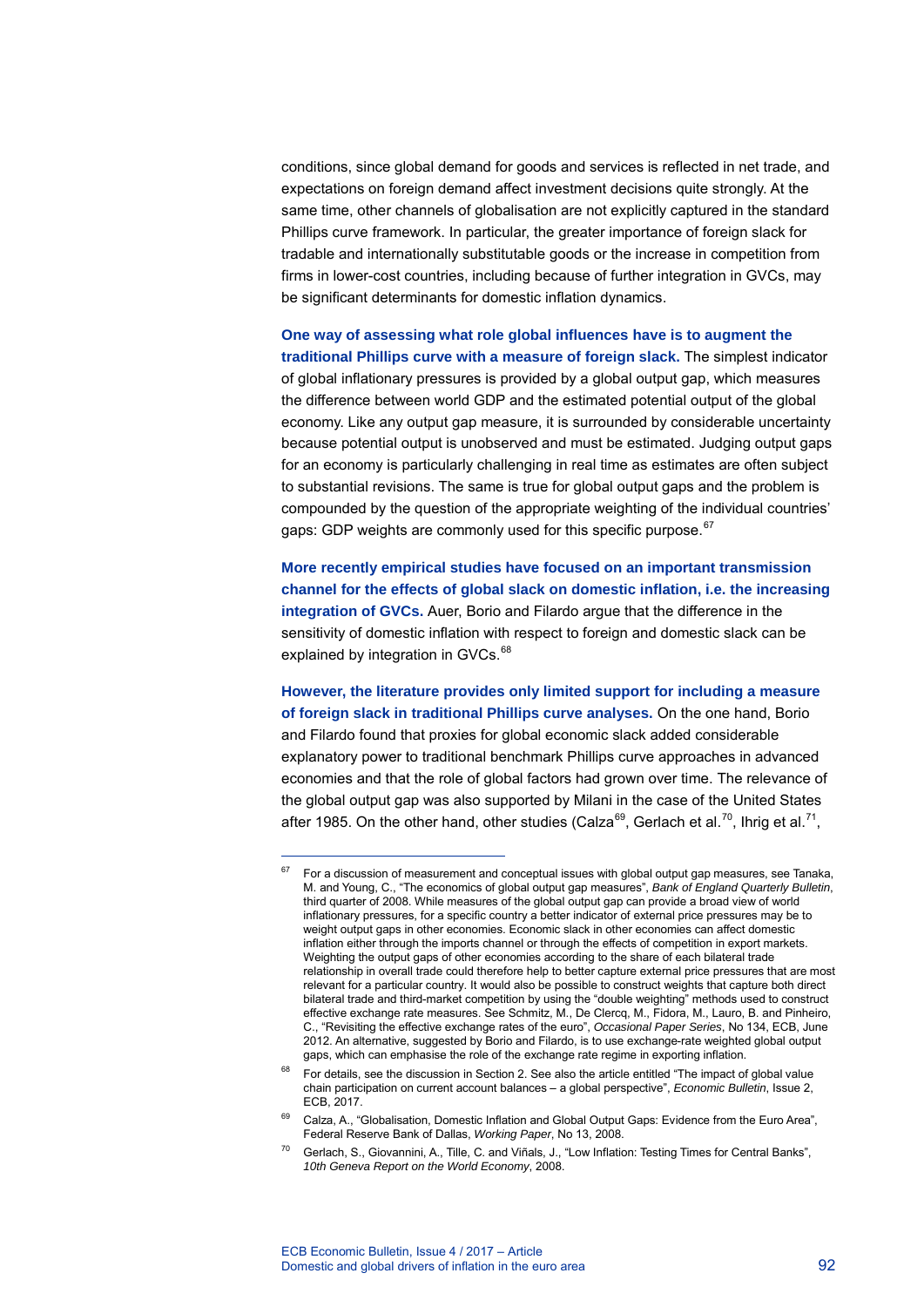Martínez-García and Wynne<sup>[72](#page-21-0)</sup> or Eickmeier and Pijnenburg<sup>[73](#page-21-1)</sup>) find conflicting evidence and suggest that the Borio and Filardo results are likely to be specific to the estimation sample or particular measurement of the global output. More recently Mikolajun and  $Lodge<sup>74</sup>$  $Lodge<sup>74</sup>$  $Lodge<sup>74</sup>$  detect no appreciable direct effects of global economic slack on domestic inflation for the majority of advanced economies. Their results provide little evidence of the existence of large direct effects of global slack on domestic inflation and overall suggest that there is little reason to include global factors into traditional reduced-form Phillips curves. However, this analysis is limited to reduced-form Phillips curves and univariate inflation forecasting models. It might be possible that global slack influences inflation through less direct channels that cannot be captured in this framework. Bianchi and Civelli explore less direct relations within a vector autoregressive model. For a set of 18 countries, they estimate the time-varying relationship of inflation with both domestic and foreign output gaps, finding that global slack plays a significant role. However, in contrast to the results reached by Borio and Filardo, who inspired them, Bianchi and Civelli do not find that the relative influence of global output gaps has become stronger over time.

### **Chart 13**

-

Significance of foreign slack and GVC integration measures in euro area Phillips curve specifications



(share of specifications in which the respective variables are significant as a percentage of total specifications analysed)

Notes: ECB staff calculations. For technical details, see Box 2. Analyses include up to 108 different Phillips curve specifications. "PC"<br>stands for Phillips curve. The results are based on standard significance tests (app include a variance correction to account for the fact that auxiliary regressions were employed (see Box 2 for further details). The<br>results should hence be interpreted as representing an upper bound with respect to the sha and GVC variables are significant.

- <span id="page-21-0"></span> $72$  Martínez-García, E. and Wynne, M., "The Global Slack Hypothesis", Federal Reserve Bank of Dallas, *Staff Papers*, No 10, 2010.
- <span id="page-21-1"></span> $73$  Eickmeier, S. and Pijnenburg, K., "The Global Dimension of Inflation – Evidence from Factor-Augmented Phillips Curves", *Oxford Bulletin of Economics and Statistics*, Vol. 75, Issue 1, 2013, pp. 103-122.
- <span id="page-21-2"></span>74 Mikolajun, I. and Lodge, D., "Advanced economy inflation: the role of global factors", *Working Paper Series*, No 1948, ECB, 2016.

<sup>71</sup> Ihrig, J., Kamin, S., Lindner, D. and Marquez, J., "Some simple tests of the globalization and inflation hypothesis", *International Finance*, Vol. 13, Issue 3, 2010, pp. 343-375.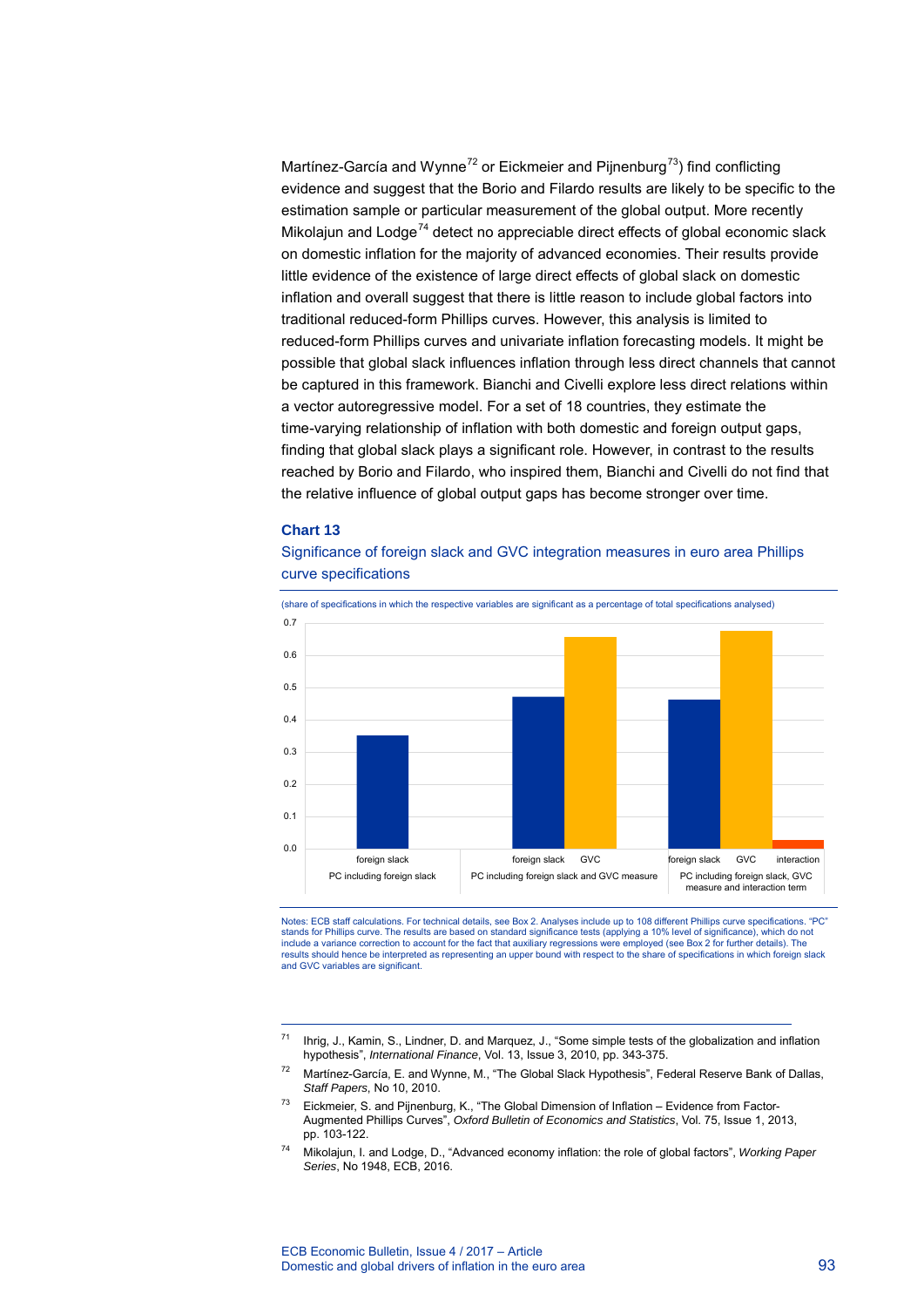### **Thick modelling analyses find only mixed support for augmenting a traditional Phillips curve for the euro area with a measure of foreign slack and GVC integration.** A thick modelling approach, which includes a broad range of up to 108 different Phillips curve specifications combining three different measures of domestic slack, three different measures of foreign slack (combined with six different weighting schemes) and two different measures of GVC integration, with and without interaction terms, allows for the uncertainty about the correct specification of the Phillips curve and the variables used therein to be addressed (for details of the approach taken, see Box 2). This battery of alternative specifications was estimated on a sample spanning the years 2000-16<sup>75</sup>.<sup>[76](#page-22-1)</sup> As illustrated in Chart 13, the inclusion of some measure of global slack in the Phillips curve can help establish the significant role that foreign slack plays in around one-third of the specifications. If GVCs and foreign slack are included simultaneously, they are significant in around 50% to 60% of the specifications. The GVC measure captures a downward sloping trend, which in some specifications is significant if included in addition to the weighted foreign slack measure. However, the GVC measure is almost never significant when interacted with the global slack, implying that the integration in GVCs does not seem to have an amplifying effect on the role of foreign slack.

### **Box 2**  Augmenting the traditional Phillips curve with measures of global slack

**How much of a role foreign slack plays in domestic HICP inflation excluding energy and food can be assessed by augmenting a traditional Phillips curve with a measure of foreign slack.**

Formally, this Phillips curve representation would look as follows:

-

$$
\pi_t = \beta_1 \pi_{t-1} + \beta_2 \text{ gapd}_{t-1} + \beta_3 \text{ imp}_{t-2} + \beta_4 \pi_t^e + \beta_5 \text{ gapf}_{t-1} + c + e_t \tag{1}
$$

where  $\pi_t$  represents the annualised quarter-on-quarter rate of HICP inflation excluding energy and food and  $\pi$ <sup>e</sup> its corresponding measure of expectations,  $gapd_{t-1}$  is a measure of domestic slack (with one lag),  $imp_{t-2}$  represents import prices (with two lags),  $gapf_{t-1}$  is a measure of foreign slack (excluding the euro area and with one lag) and *c* is a constant. To address the uncertainty surrounding the specification of the Phillips curve, and especially the measurement of slack, we apply a "thick modelling" approach with a large number of specifications. Three different measures for the domestic slack (the output gap, real GDP growth and the unemployment rate) are combined with three different measures of foreign slack for each country (the output gap from the IMF and the OECD, and a Hodrick-Prescott filter output gap measure) combined with six different weighting schemes.<sup>[77](#page-22-2)</sup> Additionally, we employ two different measures of GVC integration.<sup>[78](#page-22-3)</sup> Overall, we analyse 108 different Phillips curve specifications.

<span id="page-22-1"></span><span id="page-22-0"></span> $75$  GVC measures from the World Input-Output Database are only available from 2000 onwards.

<sup>76</sup> Timmer, M.P., Dietzenbacher, E., Los, B., Stehrer, R. and de Vries, G.J., "An Illustrated User Guide to the World Input-Output Database: the Case of Global Automotive Production", *Review of International Economics*, Vol. 23, 2015, pp. 575-605.

<span id="page-22-3"></span><span id="page-22-2"></span><sup>&</sup>lt;sup>77</sup> For details on this approach to the Phillips curve, which has been adapted to this exercise to account for the availability of data, see Ciccarelli and Osbat, "Low inflation in the euro area: Causes and consequences", *Occasional Paper Series*, No 181, January 2017.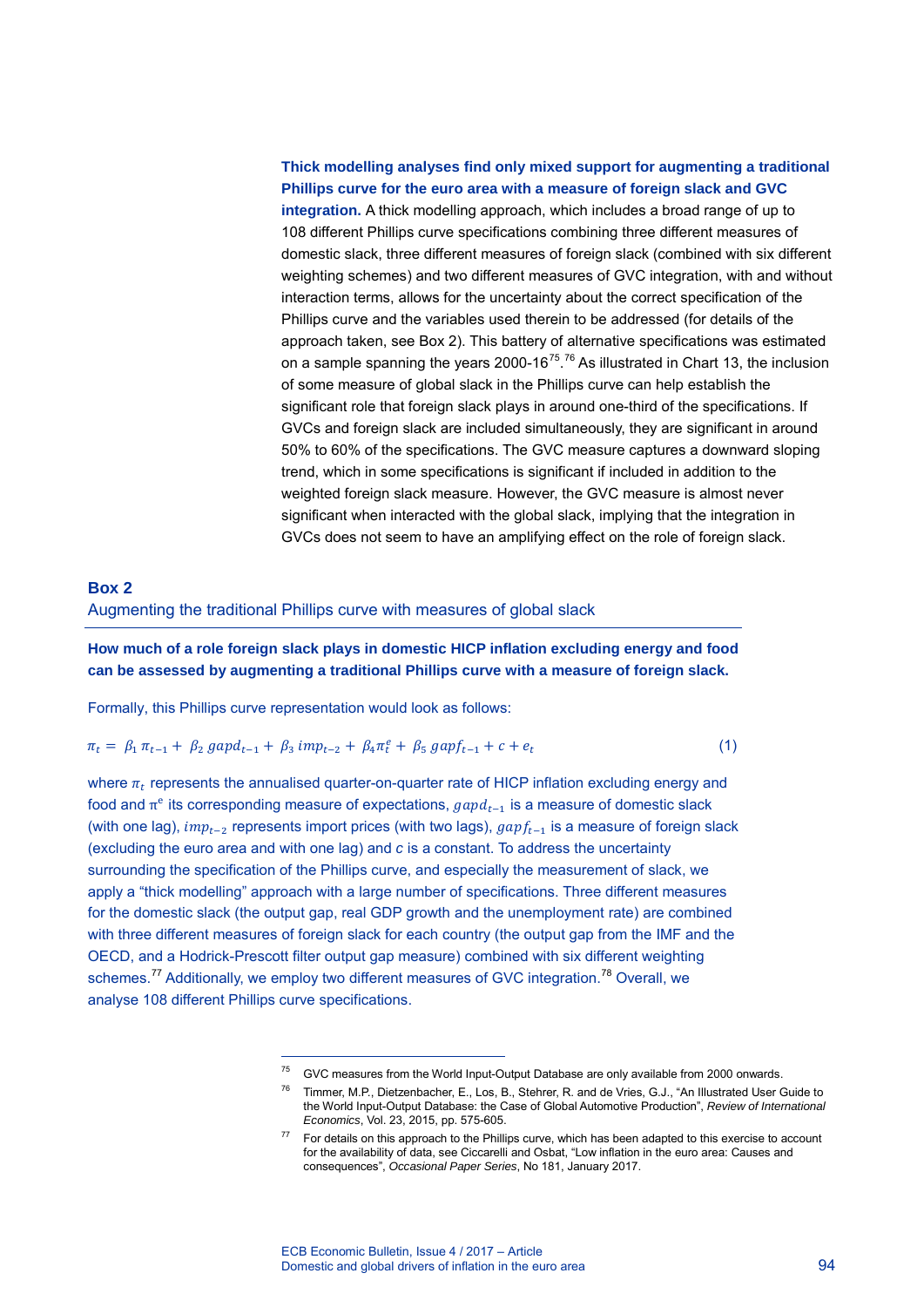The measure for foreign slack  $gap<sub>t</sub><sup>'</sup>$  is constructed for each country *j* as a weighted average of *k* output gaps, i.e.

$$
gapf_t^j = \Sigma^k w_t^{j,k} * gapd_t^k \tag{2}
$$

where  $w_t^{j,k}$  is either the share of bilateral trade flows of country *j* with country *k* over country *j*'s total trade flows or the share of country *k* in total global output.

We use auxiliary regressions to tackle the distortions arising from the correlation of inflation expectations with past inflation and between domestic and foreign slack.

However, the role of foreign slack may depend on the degree of integration of the country in GVCs. This is essentially what Auer, Borio and Filardo put forward when showing that the relative importance of foreign slack depends to a large extent on integration in GVCs. Therefore, it seems reasonable to augment our equation 1 with an indicator for integration in GVCs. To fully capture the potential impact of GVC integration, we also analyse its interaction with foreign slack.<sup>[79](#page-23-0)</sup> Indeed, the effect of foreign slack might depend on the level of integration in GVCs (i.e. the more integrated a country is in GVCs, the stronger the effect of foreign slack could be). Therefore, we estimate the following two equations, with an indicator for GVC integration included in equation 3 and also an interaction term with foreign slack in equation 4:

$$
\pi_t = \beta_1 \pi_{t-1} + \beta_2 \text{ gapd}_{t-1} + \beta_3 \text{ imp}_{t-2} + \beta_4 \pi_t^e + \beta_5 \text{ GVC}_{t-1} + \beta_6 \text{ gapf}_{t-1} + c + e_t \tag{3}
$$
\n
$$
\pi_t = \beta_1 \pi_{t-1} + \beta_2 \text{ gapd}_{t-1} + \beta_3 \text{imp}_{t-2} + \beta_4 \pi_t^e + \beta_5 \text{ GVC}_{t-1} + \beta_6 \text{ gapf}_{t-1} + \beta_7 \text{ gapf}_{t-1} * \text{ GVC}_{t-1} + c + e_t \tag{4}
$$

### 6 Conclusion

-

Drawing on evidence from the available data, models and existing literature, this article contributes to a better understanding of the relative importance of domestic and global factors in shaping inflation in the euro area. A number of conclusions can be drawn.

- 1. Since the early 1990s a common pattern around the world has been identified regarding inflation developments. However this commonality can to a large extent be explained by a change in monetary policy orientation and global commodity price developments.
- 2. The role of global factors in domestic inflation varies strongly over time, notably on account of developments in commodity prices. In the case of the euro area, for example, the decline in inflation in 2008-09 was driven predominantly by global factors, whereas domestic factors were more decisive in the disinflation

 $78$  Imported intermediate, foreign value added (FV), indirect value added (IV) and a GVC participation measure are computed as  $FV + IV$ .

<span id="page-23-0"></span> $79$  Note also that the regressors used for the interaction terms are demeaned, so for instance the coefficients can be interpreted as the effect of GVCs when foreign slack is at its sample mean.